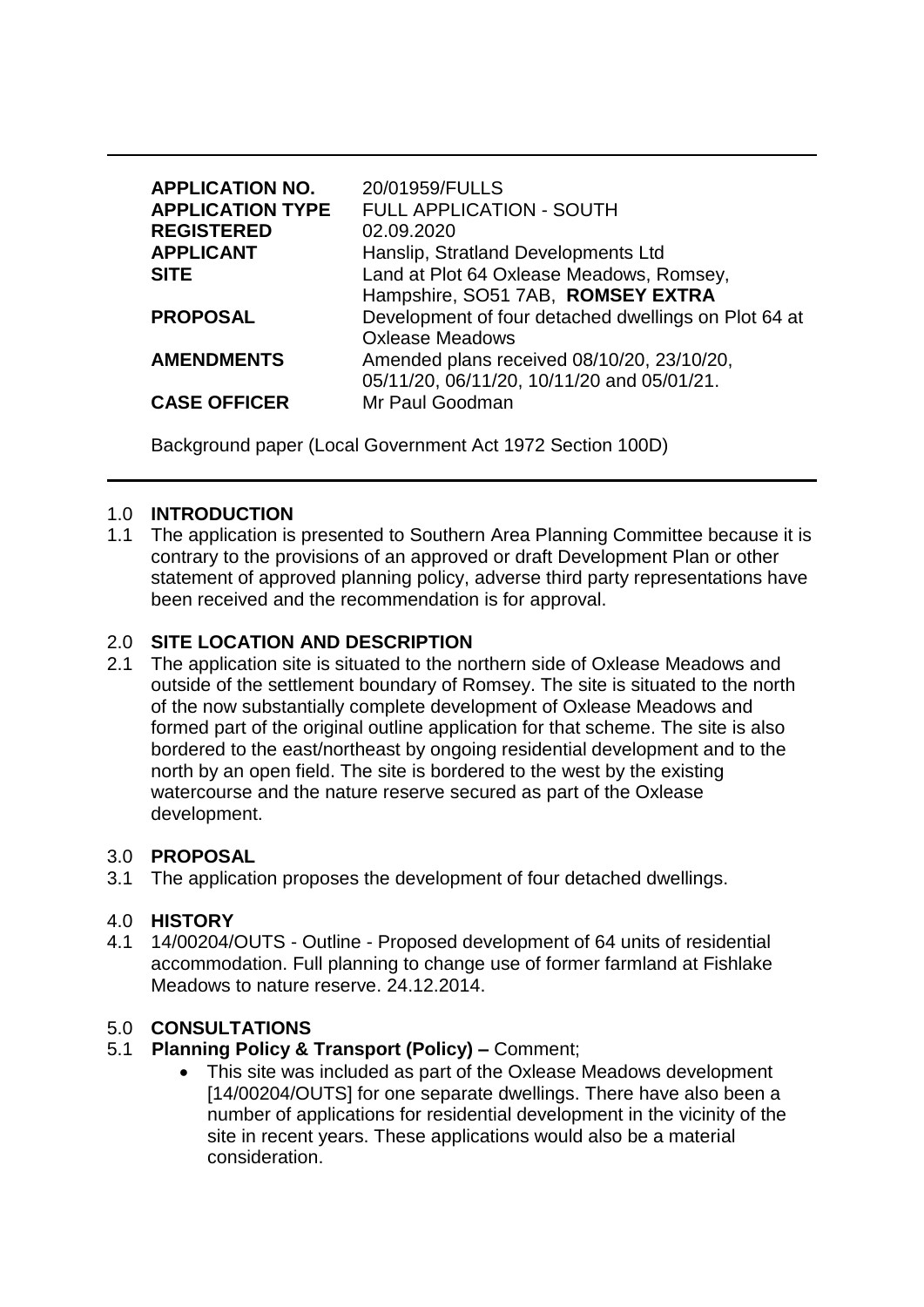5.2 **Planning & Building (Trees) –** No objection, subject to condition.

# 5.3 **Planning & Building (Landscape) –** Objection:

- The proposed arrangement is described as a 'courtyard development' in the Design and Access Statement but the buildings are spaced apart and canted in relation to each other.
- The site layout plans submitted provide very little detail and importantly not enough to show how the site will work once occupied: for example there are some steep slopes within the garden of house 4 which lies very close the pond.
- No detail has been provided on the water bodies which will be used for SUD features, nor how access for their maintenance will be achieved
- The proximity of the properties to mature trees is an issue.
- The amount of hard surfacing proposed is excessive. With just four dwellings being served the access drive could be a shared surface eliminating the need for a separate footway.
- 5.4 **HCC Highways –** No objection, subject to condition.
- 5.5 **HCC Archaeology –** No objection
- 5.6 **Natural England –** No objection, subject to s106 to secure nitrate mitigation.
- 5.7 **Ecology –** Comments awaited on amended plans.
- 5.8 **Environment Agency –** No objection, subject to condition
- 6.0 **REPRESENTATIONS** Expired 26.01.2021
- 6.1 **Romsey Extra Parish Council –** Objection:
	- Outside the Settlement Boundary TVBC Policy Com3
	- Overdevelopment of the site
	- Detrimental effect on the natural habitats including that of the Fishlake Nature Reserve
	- Absence of an acceptable flood risk assessment
	- The lack of provision of affordable housing
	- Lack of solution to the nitrate issue

# 6.2 **Romsey & District Society (Planning) –** Objection:

- There is no justification offered for this application: it is outside the settlement boundary, there would be a detrimental effect on natural habitats, there is no flood risk assessment, nor a solution to the nitrate issue.
- The addition of 4 detached dwellings is an example of an opportunistic increase in dwellings without the consequent compensation to the community, namely providing more affordable homes in kind or by an additional financial levy.
- The plan for Plot 64 was for the erection of a single house with access from Cupernham Lane – not through the Oxlease development.
- Any additional access to Oxlease Meadows (via Cupernham Lane) will be contrary to the original development concept.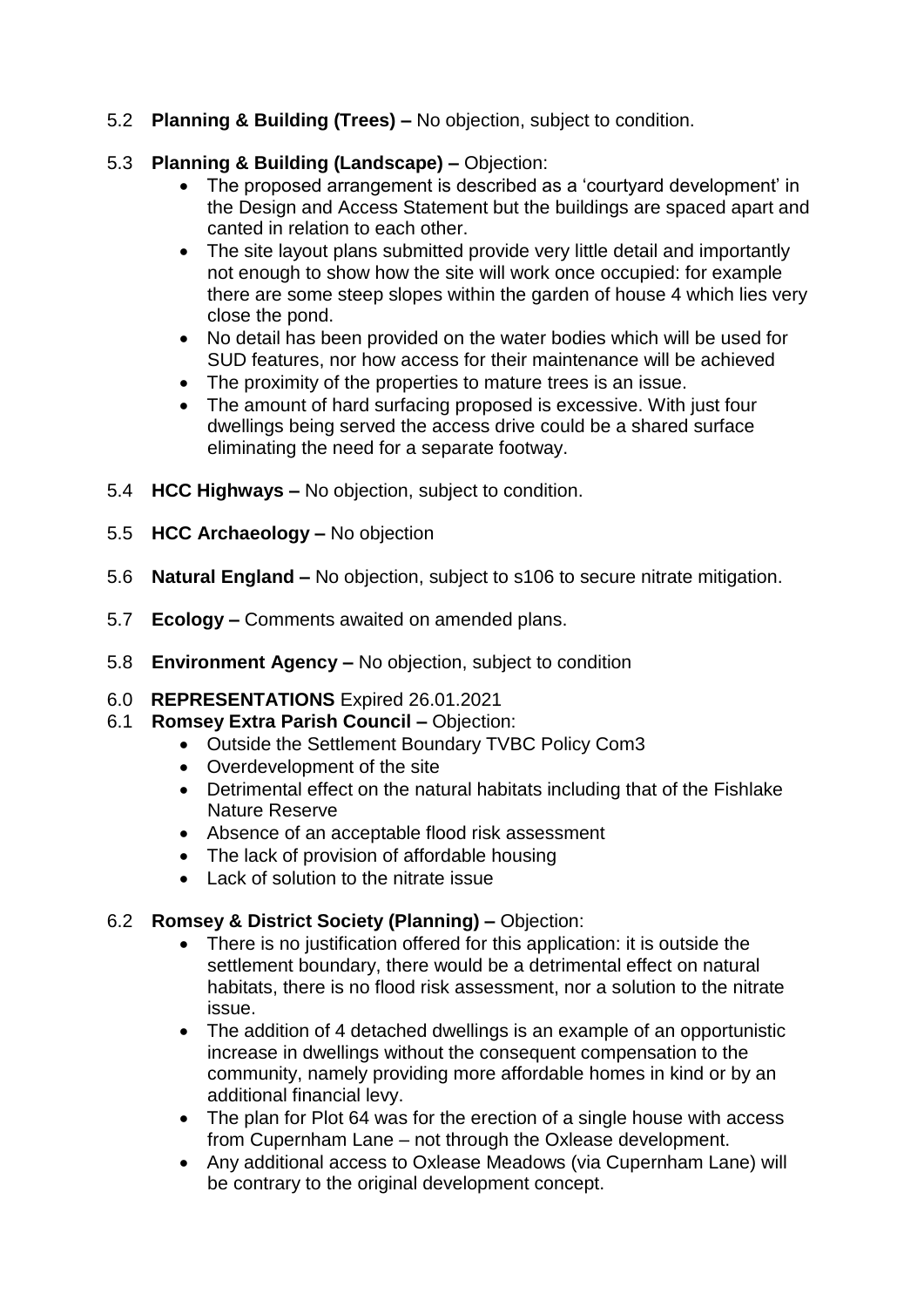# 6.3 **20 Representations of Objection;**

- Contrary to countryside policy. No justification for proposed dwellings.
- Conflicts with the planning permission for Oxlease Meadows specifically in relation to access to the Plot from Cupernham Lane rather than Oxlease Meadows.
- Access should not be provided through Oxlease Meadows without the consent of the occupants.
- Development would result in the through route between Oxlease Meadows and development to the northeast.
- Concern that the proposals could be used to facilitate development of further land to the north.
- Impact of additional traffic movements on highways safety.
- Construction traffic should be routed through the site to the north.
- Lack of affordable housing provision.
- Concern that site could be brought forward in smaller parcels to avoid affordable housing provision.
- Lack of information on nitrate neutrality.
- Inadequate drainage details.
- Potential flooding impacts on Oxlease Meadows
- Amenity impacts by way of increased noise and light pollution.
- Overlooking to properties at the northern end of Oxlease Meadows.
- Impact on wildlife, protected species and biodiversity.
- Increased crime resulting from new development.
- Concern with regard to disruption resulting from works to install services.
- Impact on the character and appearance of the countryside area and woodland setting.
- Overhead power cables have been omitted and/or incorrectly plotted on the proposed plans.

## 6.4 **1 Representation received from Hampshire Swifts;**

- We fully support the recommendations of the Updated Ecological Appraisal that each of the newly built dwellings will include one Swift brick.
- Integration of Swift bricks is very easy to include into routine building practices and results in a permanent, discrete, maintenance‐free biodiversity enhancer which will provide much needed breeding spaces for declining species of birds.

# 7.0 **POLICY**

- 7.1 Government Guidance National Planning Policy Framework (NPPF) National Planning Practice Guidance (NPPG)
- 7.3 Supplementary Planning Documents (SPD) Affordable Housing Infrastructure and Developer Contributions New Forest SPA Interim Framework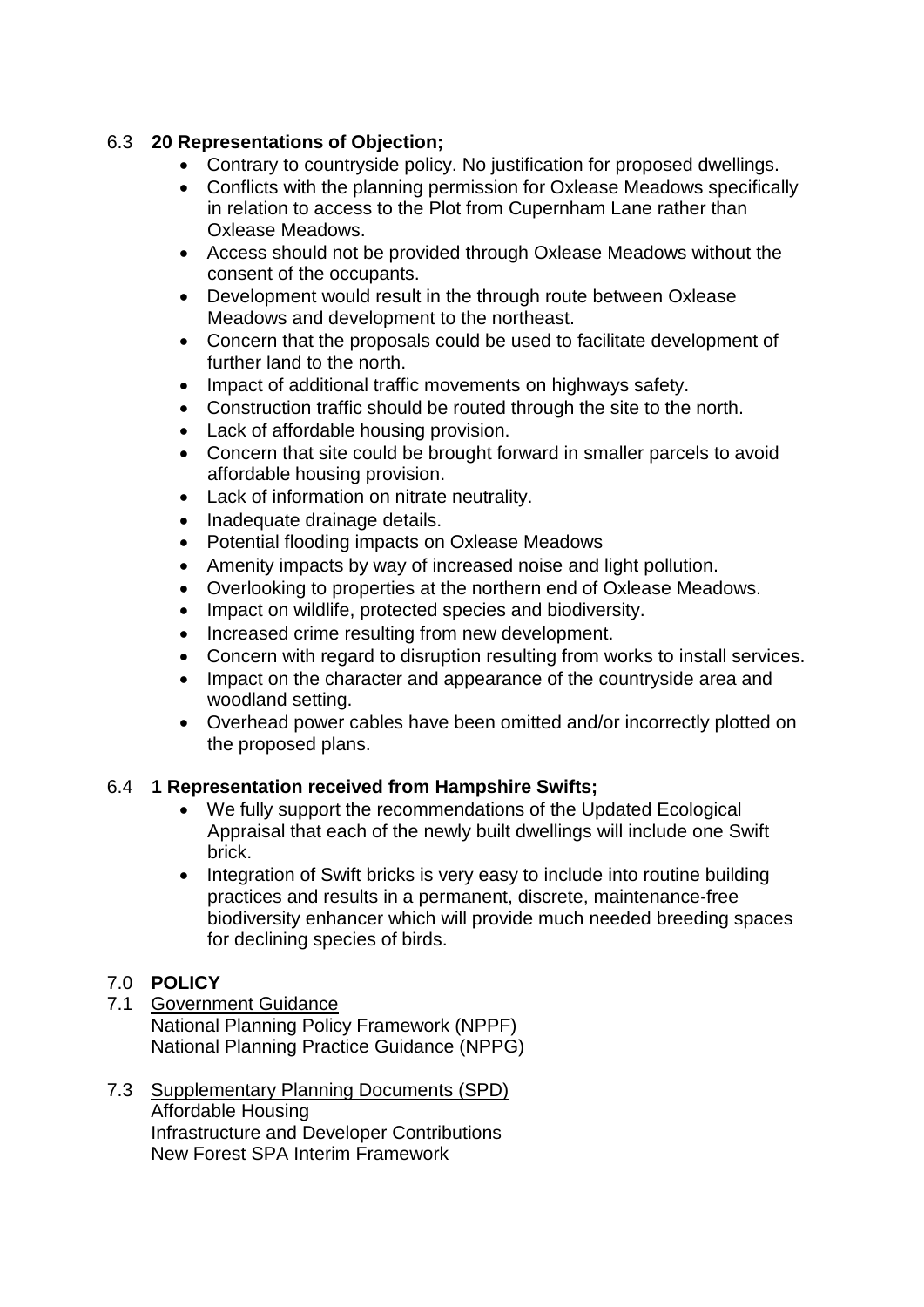# 8.0 **PLANNING CONSIDERATIONS**

8.1 The main planning considerations are the principle for development, housing land supply, affordable housing requirements, character of the area, highways, trees, protected species & ecology, amenity, archaeology and drainage.

# 8.2 **Principle of development**

The application site is, for the purposes of planning policy, within the countryside. The application site is not allocated for development in the currently saved policies of the Local Plan. The principle planning policy of the TVBLP therefore is policy COM2. Planning policy COM2 seeks to restrict development outside of settlement boundaries unless identified within the specified policies as being appropriate or where a countryside location is required.

8.3 It is not considered that the proposal is of a type appropriate in the countryside (criterion a) or that there is an essential need for the proposal to be located in the countryside (criterion b). A number of representations have drawn upon the fact that the site is in the countryside and therefore in accordance with policy COM2, there is a presumption against the grant of planning permission. However, planning law requires other material considerations to be taken into account and weighed against the departure from the policy of the Development Plan. These are addressed in the following paragraphs.

# 8.4 The National Planning Policy Framework

The National Planning Policy Framework (NPPF) is a material consideration in the assessment of planning applications. The NPPF identifies the three dimensions of sustainable development which should be taken into account, i.e. social, economic and environmental roles. The purpose of the planning system is to contribute to the achievement of sustainable development. For the assessment of planning applications, this means approving development proposals that accord with the development plan without delay. As noted above, the principle of additional housing in this countryside location is considered to be contrary to Policy COM2. The site was not allocated for development within the Revised Local Plan as an allocation site.

# 8.5 Housing Land Supply

Section 5 of the NPPF relates to housing. Paragraph 73 of the NPPF requires the Council to demonstrate a minimum of 5 years housing land supply (HLS) with a 5% buffer. An assessment of the HLS position as at 30 November 2020 has been undertaken. This uses the housing requirement established in policy COM1 and has regard to the conclusions of the Inspector's Report on the Examination of the Local Plan. The HLS position for Southern Test Valley, as at 1 April 2019 is 5.26 years of supply. This is reported against a target of 5.00 years. The existence of a five year HLS enables the Council to give weight to the policies of the adopted plan (in the context of footnote 7). The demonstration of a five year HLS does not in itself cap development and any application must be assessed on its merits.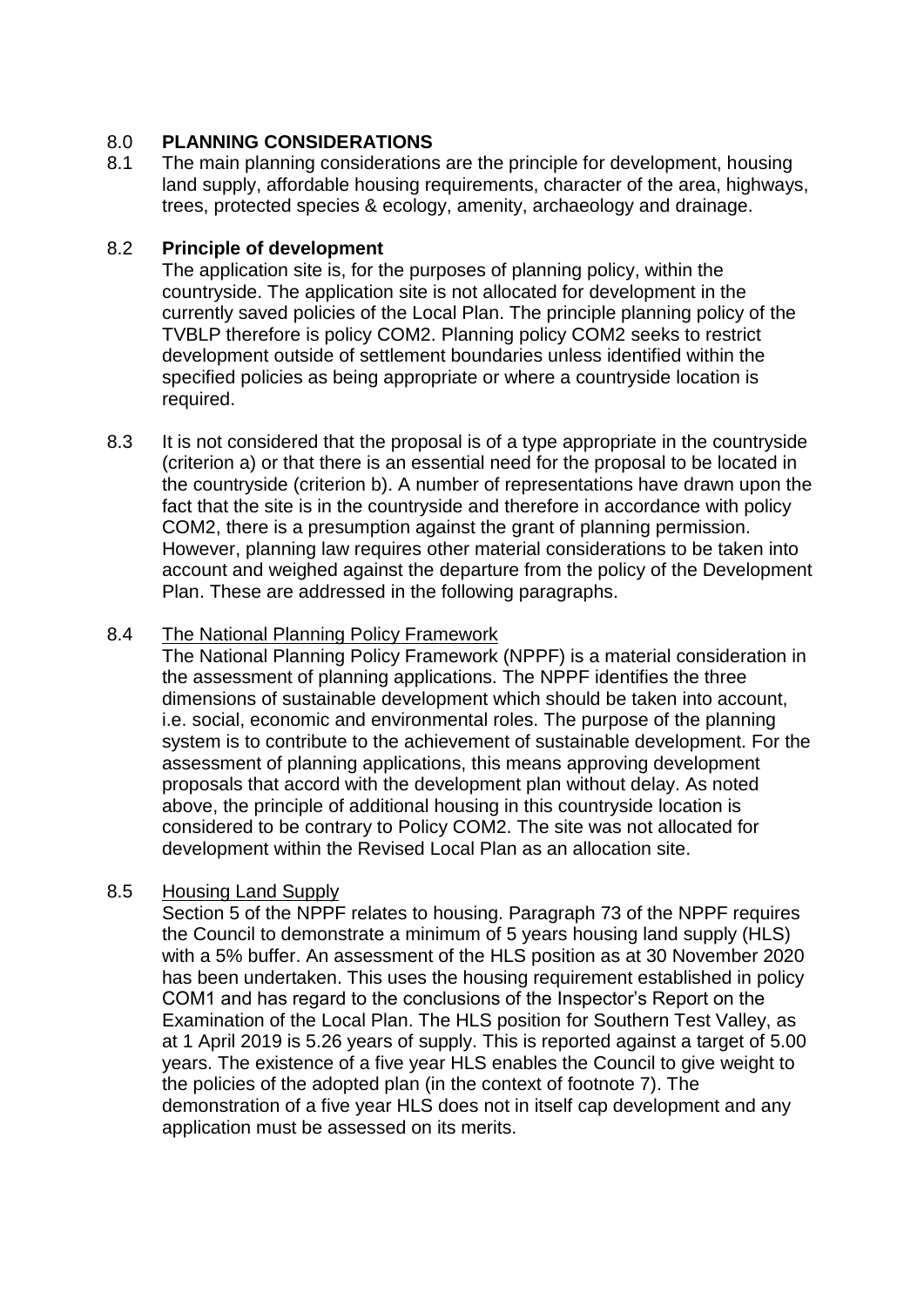# 8.6 **Relationship with the settlement boundary and adjacent planning permissions**

The settlement boundary for Romsey is situated to the south of, but does not contain the application site. However the site is adjacent, and in close proximity to, a number of other planning permissions. Most notably the application site formed part of the outline permission 14/00204/OUTS.

- 8.7 The application site benefited from outline permission for a single dwelling to the north of the development now known as Oxlease Meadows. However no reserved matters application was submitted for the site and has not therefore been granted within the required time limit set out in the outline permission. The outline permission, which established the principle of residential development for this site for a single dwelling, is a material consideration in relation to the current proposal. That outline permission granted a residential use of the site, albeit for a single dwelling, accessed via the Oxlease Meadows development to the south. However its weight is limited as a reserved matters application could not now be submitted.
- 8.8 In addition to the development at Oxlease Meadows planning permission for residential development at neighbouring sites to the northeast and east of the application site benefit from extant permissions for residential development and are at various stages of completion. The sites include (South of Wren's Corner, 16/01857/FULLS & 17/00915/OUTS, land west of Cupernham Lane) which benefit from permission for residential development which has not yet commenced. The land adjacent the site to the northeast benefits from permission for 73 dwellings (17/02183/OUTS) and is currently under construction. In addition further developments benefit from permission in the vicinity including 21 dwellings under application 16/01857/FULLS which was allowed on appeal. In determining that appeal the Inspector drew reference to both the neighbouring permissions and the Inspectors decision at the Abbotsford site. In addition to the examples above further residential development has been permitted in this vicinity, including sites along Cupernham Lane (e.g. 15/01832/OUTS, Land west of Baroona and Granton (17/0082/FULLS & 18/03223/FULLS) and more recently at Ringstead (19/02698/FULLS) and land to the north of Woodpeckers (20/01045/FULLS).
- 8.9 Abbotsford Appeal Decision

The appeal decision in relation to a development site at Abbotsford constitutes a material consideration relevant to the determination of the application. The appeal decision relates to land at Abbotsford, Braishfield Road in Romsey (15/03137/OUTS), and is quoted here as an example of how the Planning Inspectorate balanced the various issues that are comparably similar with the current proposal. This appeal was allowed on 24 November 2017.

8.10 The appeal decision (for 15/03137/OUTS) recognised that the scheme did not accord with policy COM2, a policy that forms an intrinsic part of the spatial strategy, and that this was not a technical or minor breach (see paragraphs 20, 21 and 23 of the Decision Notice). Paragraph 22 also considers the status of the settlement boundaries in the context of development that was permitted outside the settlement boundaries prior to them being finalised within the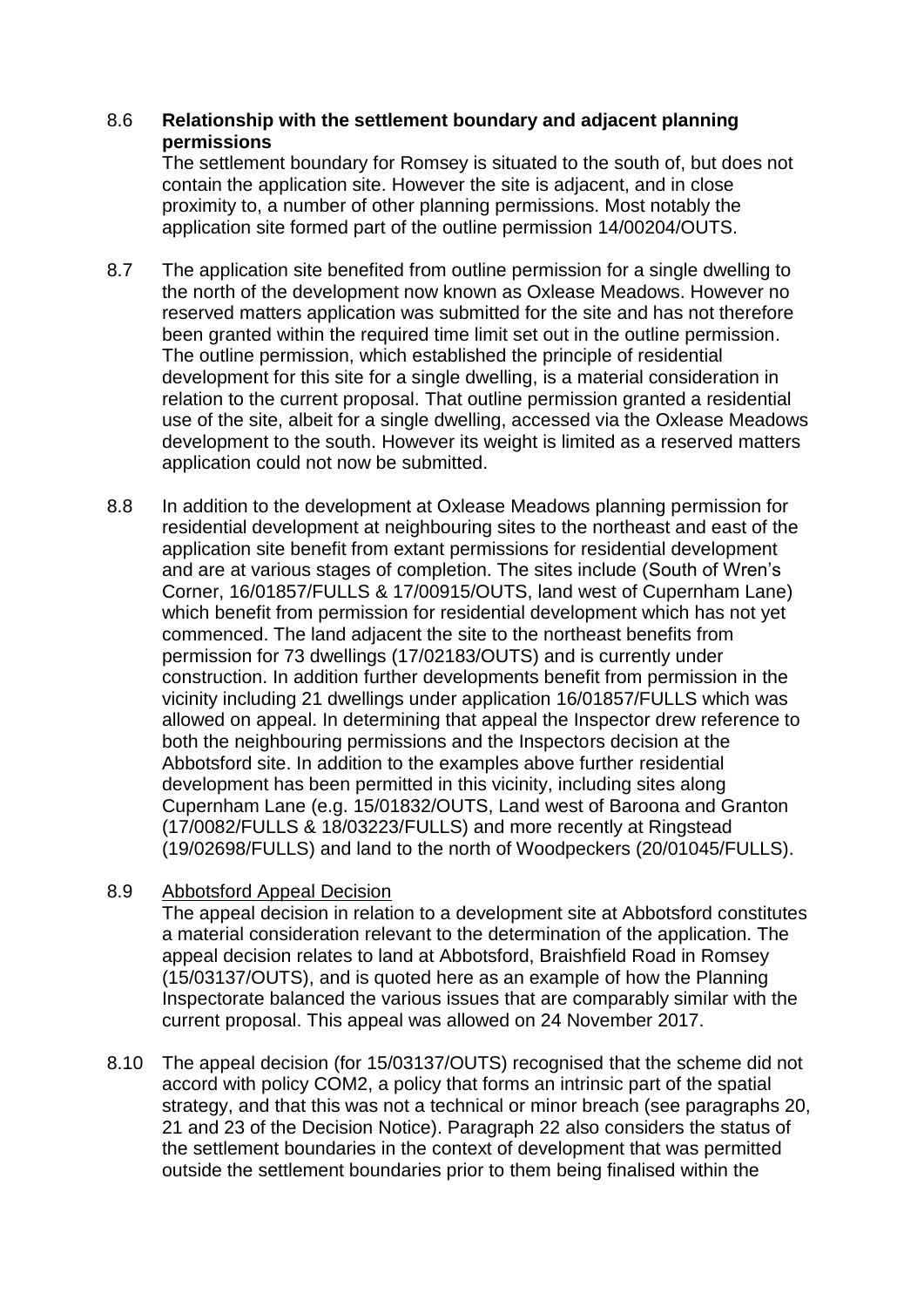Revised Local Plan – it recognises that future plans may review such boundaries but it is not for the appeal Inspector to anticipate the outcome of such a process.

- 8.11 The appeal decision considers the weight that should be attributed to the departure from the Development Plan, having regard to the specific context of the site (including the relationship with existing development, Ganger Farm (under construction), and the countryside, as well as the suburban context) and the aim of the policy (COM2), this is then weighed up with other material considerations including social, economic and environmental factors (paragraphs 23 – 25, and 37 – 44). For Abbotsford, the Inspector considered that the material considerations indicated a decision other than in accordance with the development plan was acceptable.
- 8.12 Paragraph 23 of the Inspectors report states;

"However, it is clear that the aim of that policy is to direct development to the most sustainable locations and in so doing to reconcile the need for development with the need to protect the countryside. The appeal scheme would be located very close to the existing settlement and would benefit from easy access to existing facilities and services therein. Further, it is divided from the countryside by the large Ganger Farm development and is in a generally suburban context. Those matters, together, significantly limit the appeal site's contribution to the countryside. Whilst I acknowledge RLP Policy COM2 forms an intrinsic part of the spatial strategy for the RLP, in the circumstances of this appeal, the proposed development would not materially undermine its spatial strategy or the intrinsic character and beauty of the countryside. This limits the weight that I attach to the development plan conflict that I have identified."

- 8.13 As with many of the other developments on Cupernham Lane the application site shares a number of significant comparisons with the Abbotsford site being situated in a newly suburban context. In this case the comparisons are compelling and considered to be materially significant in the determination of the application and also informed the decision of the Inspector on the land to the south of the application site.
- 8.14 Conclusion on the Principle of Development The previous outline permission for residential of the site is a material consideration in determining the application. However its weight is limited by the inability to present a reserved matters application at this time.
- 8.15 The planning history in the vicinity of the site, particularly that work on the Oxlease site is substantially complete and the development to the northeast is progressing, are considered to represent a material consideration to which significant weight in the determination of this application can be given and should be taken into account. The planning permissions in the vicinity along with the existing residential development adjacent to the site form the context for the site and the proposal. As a result of the adjacent development the application site is bordered by residential development to the south east and northeast.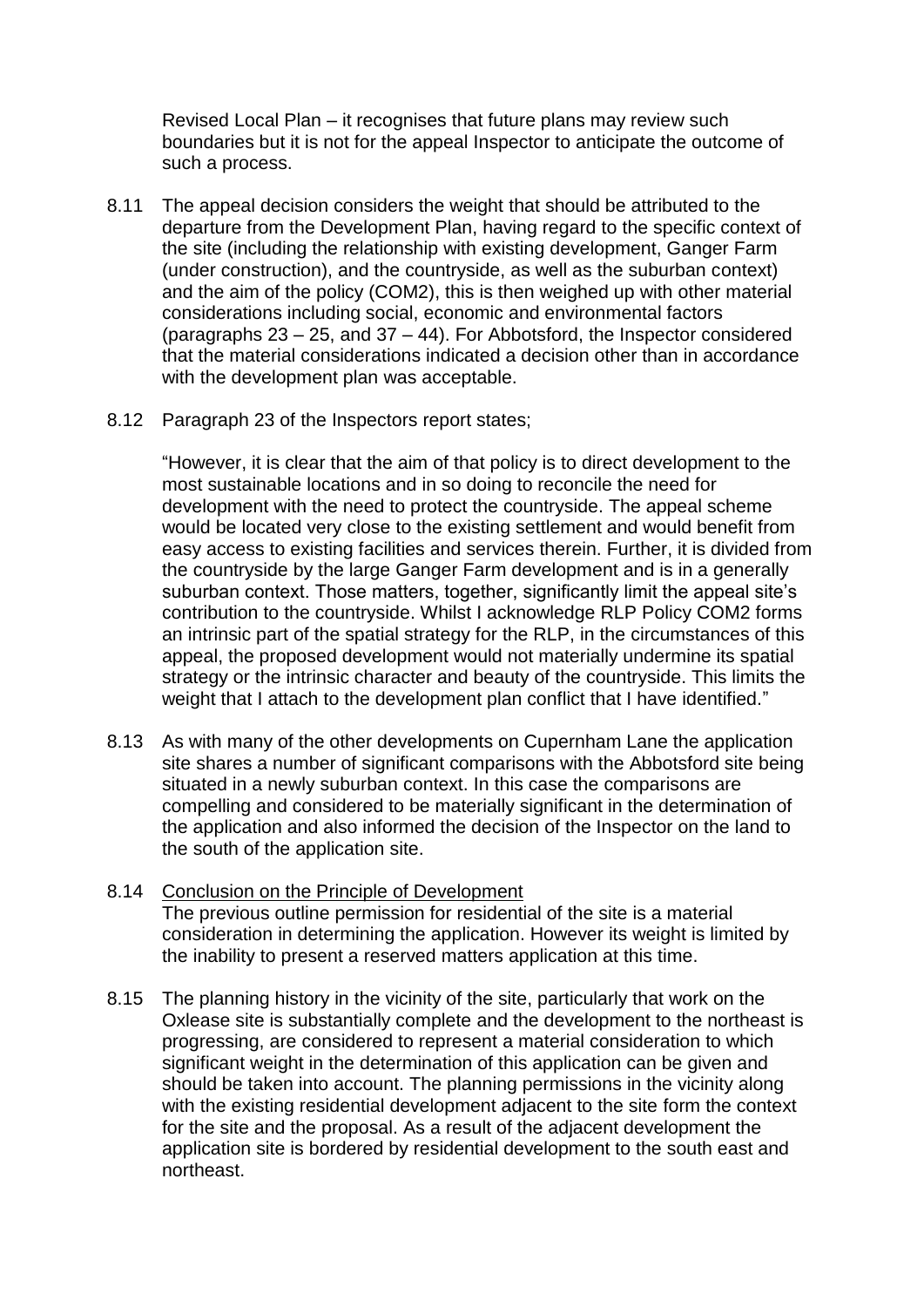8.16 Whilst technically within the countryside the existing relationships are considered to be a strong material consideration in favour of the development. These matters have been considered by multiple Planning Inspectors who have reached similar conclusions on the principle of development in the area – notably which quoted in the Abbottsford appeal referred to above. In conjunction with the consideration of the previous outline permission it is considered that the grant of planning permission in this case as a departure from the Local Plan is justified.

## 8.17 **Affordable Housing**

Romsey Extra is classed as an undesignated area and therefore, under Policy COM7 applies. Policy COM7 states that the Council will negotiate on housing sites of 11-14 dwellings (or sites of 0.34 – 0.49ha) for up to 30% of dwellings to be affordable and 15 or more dwellings (or sites of 0.5ha or more) for up to 40% dwellings to be affordable. Therefore based upon the number of proposed dwellings (4), the trigger for Affordable Housing has not been met, and therefore no provision of Affordable Housing will be required. However, the site size of land measures 0.85ha, and this does fall within the above parameters. The above area of land is broadly equivalent to the size of site (excluding constraints) reasonably expected to deliver the number of dwellings in that step of the sliding scale, assuming an average density of development. The purpose of the equivalent site area threshold is to avoid any applicant being able to deliberately reduce the number of dwellings below a threshold purely in order to reduce the amount of affordable housing able to be sought, when in planning terms a higher number of dwellings could be appropriately accommodated.

8.18 In this case, as is discussed in more details below, the site is subject to significant constraints from protected trees, the existing pond and proximity to the SSSI which have reduced the developable area below the threshold. In this case it is not considered that there has been any deliberate effort to artificially reduce the number of dwellings below the threshold. As is discussed in more detail below the density of the site is comparable to neighbouring sites and the increase in numbers to reach he threshold of 11 dwellings to trigger affordable housing commensurate with a site of 0.85ha would very likely have an adverse impact on the character of the site and/or protected trees and ecology. As a result the number of dwellings falls below the trigger and the developable area falls below the area threshold and the provision of Affordable is not triggered.

## 8.19 **Character and Appearance**

Currently the site has a treed boundary with limited views through the site towards the ongoing residential development to the south and northeast. Currently public views are limited to those gained from the west on the opposite side of the canal. However the completion of the developments to the south and northeast will include the provision of a pedestrian/cycle route linking the developments which will pass to the east of the application site. Whilst views would still be restricted by the protected trees the proposed dwellings are likely to be partially visible form the new vantage points. Views from Cupernham Lane are obscured by the comparatively low level of the site, the neighbouring development and the surrounding woodland.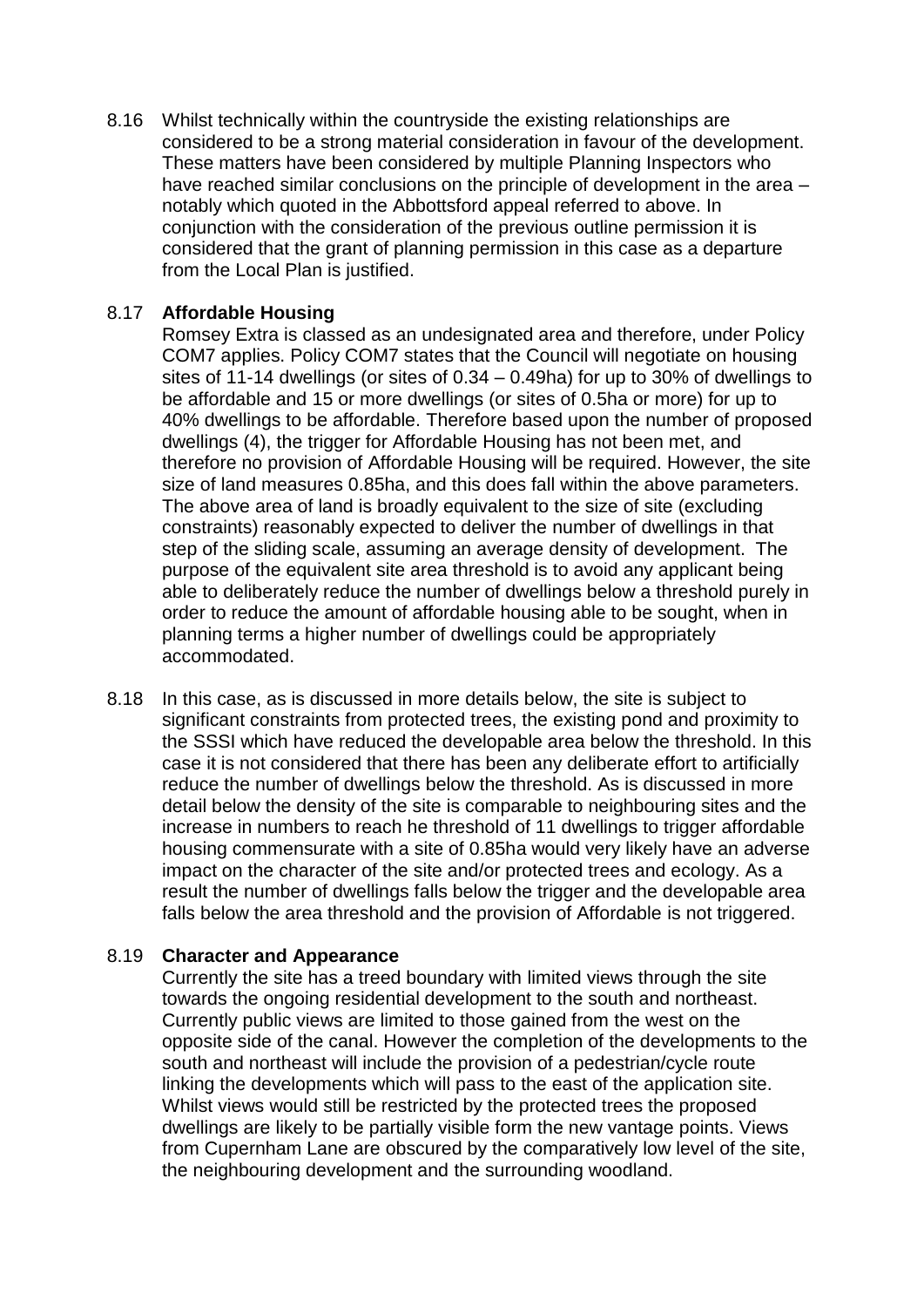- 8.20 The adjacent developments are now substantially complete and have changed the views across the valley floor when viewed from the elevated Cupernham Lane and from the canal path to the west. The application site being situated on the lower ground will be most notably visible from the canal path. However those views will be in the context of the adjacent residential development and set against the backdrop of the woodland to the east and north of the site. In addition the westerns side of the application site incorporates the existing pond and mitigation buffer adjacent the canal further softening any developed character. The density of the development, whilst increase form the single large dwelling shown in the previous outline permission, is consistent with the planning permissions already granted nearby.
- 8.21 The western side of Cupernham Lane has historically been characterised by sporadic existing detached properties in large plots. However the extant permissions for development include a broader mixture of detached, semidetached and terraced properties. However the closest development of Oxlease Meadows is comprised almost entirely of larger detached properties with the limited number of smaller dwellings situated at the southern end of the development away from the application site.
- 8.22 The detailed designs propose four detached properties of a unified but not identical traditional design. Whilst the house designs are less contemporary that those approved on the Oxlease Meadows site, it is considered that a subtly different character to this smaller scheme in the context of Oxlease Meadows will not detract from the character of the area. Whilst the detailing is more traditional the scale and materials proposed are in keeping with the surrounding residential development. Subject to suitable materials, which are controlled by condition, the design or the proposed units is considered appropriate in relation to existing properties in the vicinity and new developments.
- 8.23 The proposed development is considered to reflect the form and density of the neighbouring developments. Whilst views of the new dwellings will be possible from the canal path they will be partially obscured by the retained planting and seen in the context of the development to the south and east. Whilst the proposals will have some additional impact over the previously anticipated single dwelling it is not considered to be detrimental to a degree that would justify refusal of the application and as a result the proposals are considered to comply with policies E1 and E2 of the local plan.

#### 8.24 Landscape Character

The Landscape Officer raised some concerns regarding the detail of the information provided and the relationship with site levels, protected trees and drainage features. Detailed consideration with regard to protected trees and drainage is given below. In addition the submission of amended plans has reduced the amount of hardstanding and improved the relationship of Plot 4 with the pond feature in the interests of biodiversity. Details of the levels can be secured by condition. As a result of the protected trees and ecology buffers, the scheme includes some significant areas outside of private dwellings that will need to be maintained in order to ensure that it remains an attractive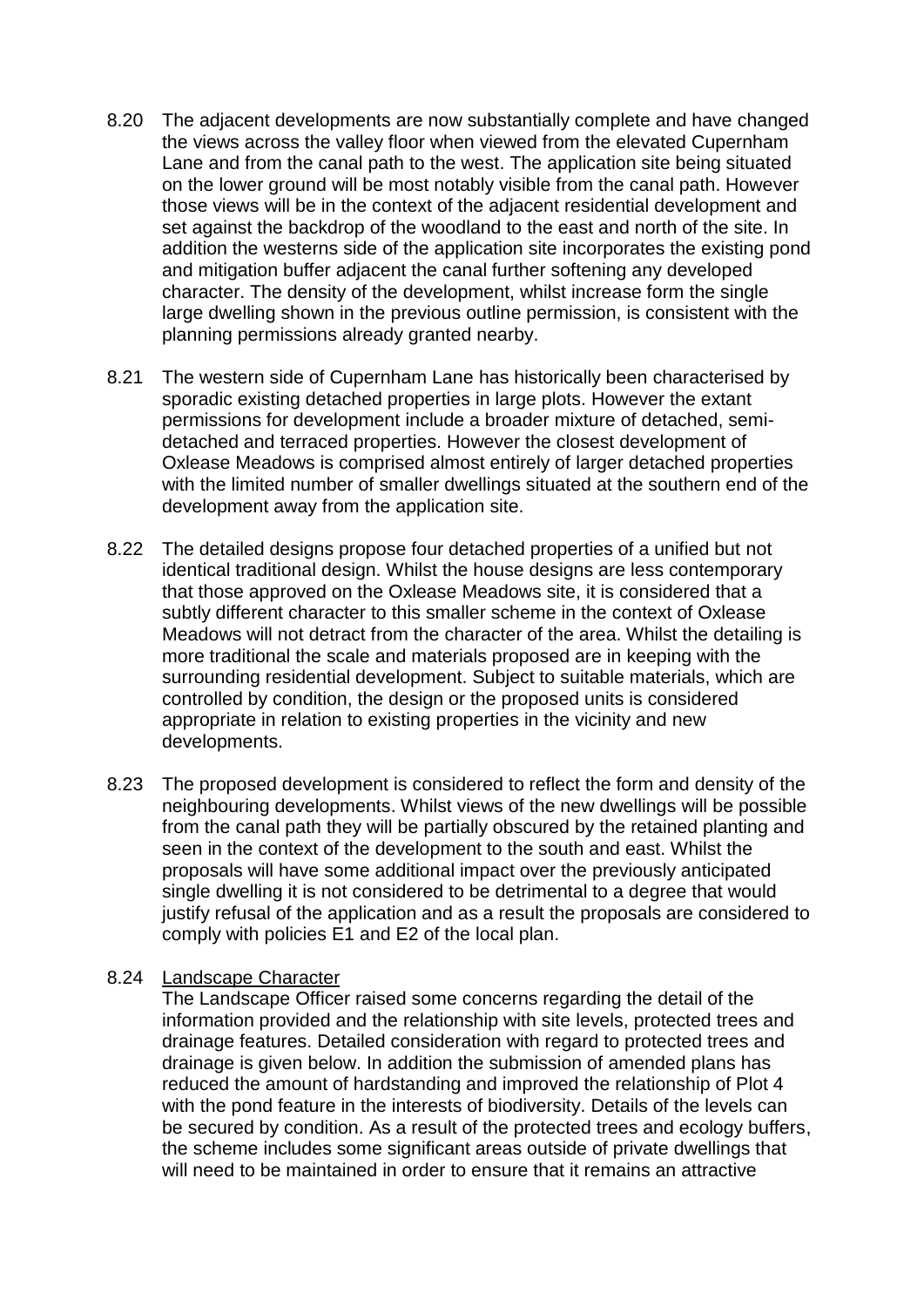feature. Management of these areas is secured in the legal agreement and details of hard and soft landscaping is secured by condition. As a result it is considered that those matters raised by the Landscape Officer have been successfully addressed.

8.25 Arboriculture

A group Tree Preservation Order (TPO.TVBC.0354) protects the majority of the trees on the site under an area designation. The application has been submitted with detailed arboricultural information, which the Arboricultural Officer has advised is a fair reflection of the trees on the site.

- 8.26 The Arboricultural Officer has raised no objection to the loss of numerous lowquality trees on the edge of the woodland (W24) which are identified as providing very low amenity in this case. Whilst the report shows them as A category trees (as part of the overall woodland), the Arboricultural Officer has advised than an individual assessment of each tree would grade them as C quality because of their small size or poor form. They are not seen from any public viewpoints so their loss will not be significant visually. The report sets out tree planting recommendations in section 1.6 which would provide suitable replacement planting and is secured by condition.
- 8.27 Although post development pressure has not been addressed in the tree report, the Arboricultural Officer has assessed the relationship between the proposed dwellings and the retained trees with specific reference to Plot 4 which has the closest relationship to large trees. The closest part of the dwelling is the single storey garage, which has a dressing room/washroom above so this will have limited occupation. The nearest tree (T1) only has a 3m canopy on the building side so there is unlikely to be any extensive growth towards the house for some time, and any necessary pruning in the future can be done without adversely affecting the tree's health or appearance. The internal rooms within the building appear to have been designed to take account of the tree proximity, and the Arboricultural Officer is satisfied that there is adequate space for the new occupiers to reasonably enjoy the property, without wanting to severely prune or fell the nearby trees.
- 8.28 Subject to the required conditions the proposed development is considered to have no adverse impact on landscape character or protected trees and complies with Policy E2 of the TVBRLP 2016.

#### 8.29 **Highways**

Many of the representations have raised concerns with regard to highways safety issues. Specifically concerns have been raised in relation to the use of the access being contrary to the previous outline planning permission which showed the Plot 64 site accessed from Cupernham Lane, the creation of a through route between Oxlease Meadows and the Meadow View development to the north, safety concerns associated with increased traffic movements, and the impact of further development to the north of the application site.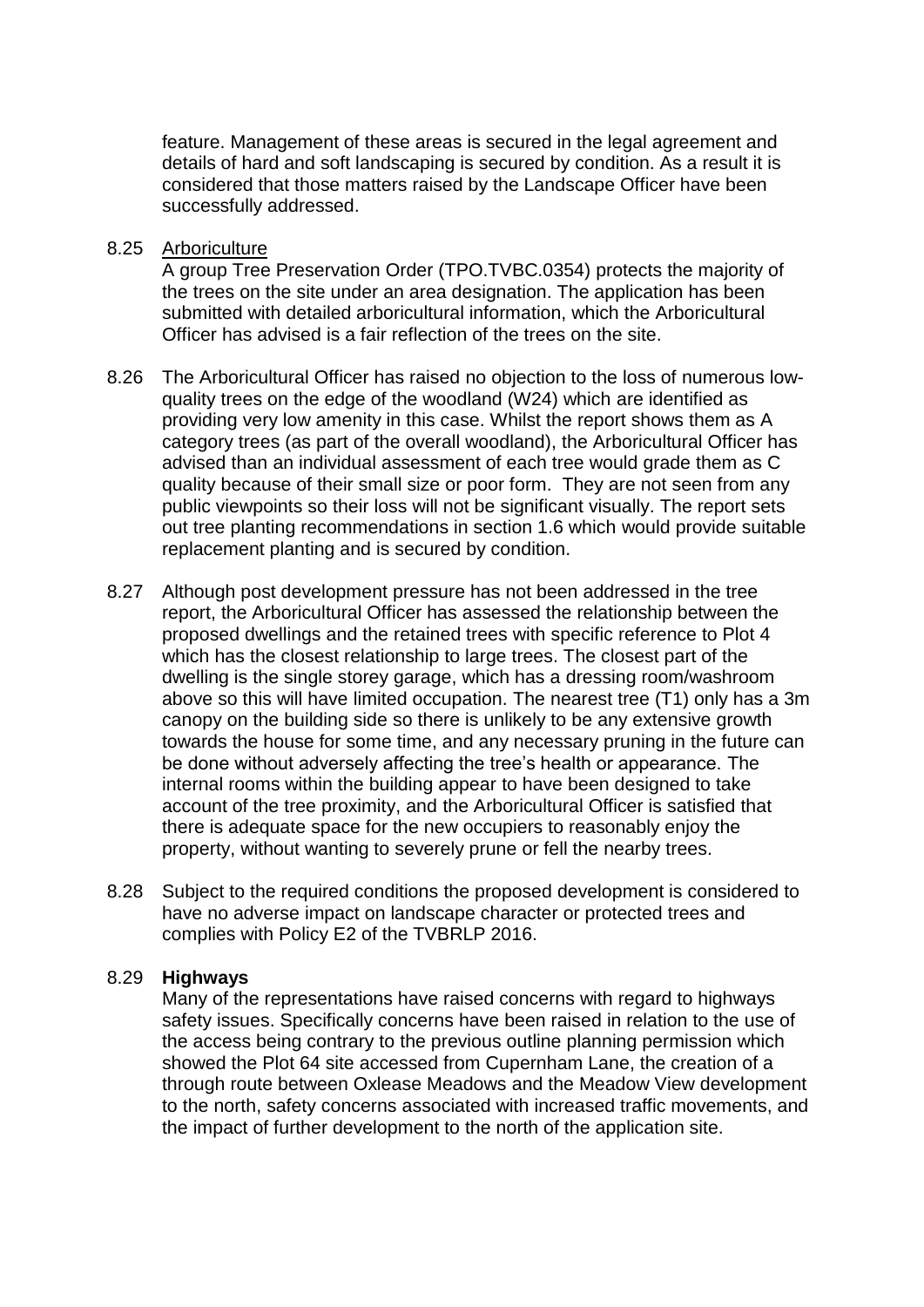- 8.30 In terms of physical alteration to the previous permission the application proposed upgrade part of the emergency access route to a 5.5m carriageway and associated footway in order to provide vehicular access to the proposed development. For clarity it is not proposed to form any through route to the development under construction to the north.
- 8.31 As is indicated in the Highways Officers advice the application must be considered on its own merits and the Highways Officers assessment is of the impact of this proposal on the safety and efficiency of the public highway network and to ensure a safe and efficient site layout. It is clear from the representations received that many Oxlease residents feel that they were provided assurances that no further alteration to the access would be undertaken. The validity of any such assurances would be a civil matter between the relevant parties but do not alter the requirement for the local planning authority to determine the application as presented. Similarly any potential for future applications falls outside of the scope of the current application and is not a material consideration as identified in the Highways Officers advice.
- 8.32 The Highways Officer has raised no objection the details provided in relation to the provision of suitable visibility and turning space within the development.
- 8.33 The Highways Officer initially advised that a Stage 1 Road Safety Audit (RSA) be provided in support of the application. The Highways Officer has commented that The Stage 1 RSA raises a number of potential highway design issues and the applicant has provided an appropriate 'Designer's Response' in line with the principles of GG 119 (Highways England General Principles and Scheme Governance).
- 8.34 The Highways Officer has further advised that the development of four residential dwellings would not lead to a material detrimental impact upon the existing Oxlease Meadows development nor the safety and efficiency of the public highway network. As is identified by the Highways Officer Whilst the proposal as with any development would have some impact, in highways terms the proposal is effectively altering the existing estate from 63 dwellings to 67 dwellings and the volume of additional traffic generated by the additional four dwellings would not be classed as 'severe impact' under the provisions of the NPPF or would likely lead to any material impact upon highway safety when compared to the levels and volume of traffic already associated with 63 dwellings.
- 8.35 The proposed parking arrangement would meet the required standard and, subject to further conditions requiring the retention of parking and restricting the location of any gates, the proposed scheme is considered to have no significant detrimental impact on highways or pedestrian safety and accords with the relevant T policies of the TVBRLP 2016.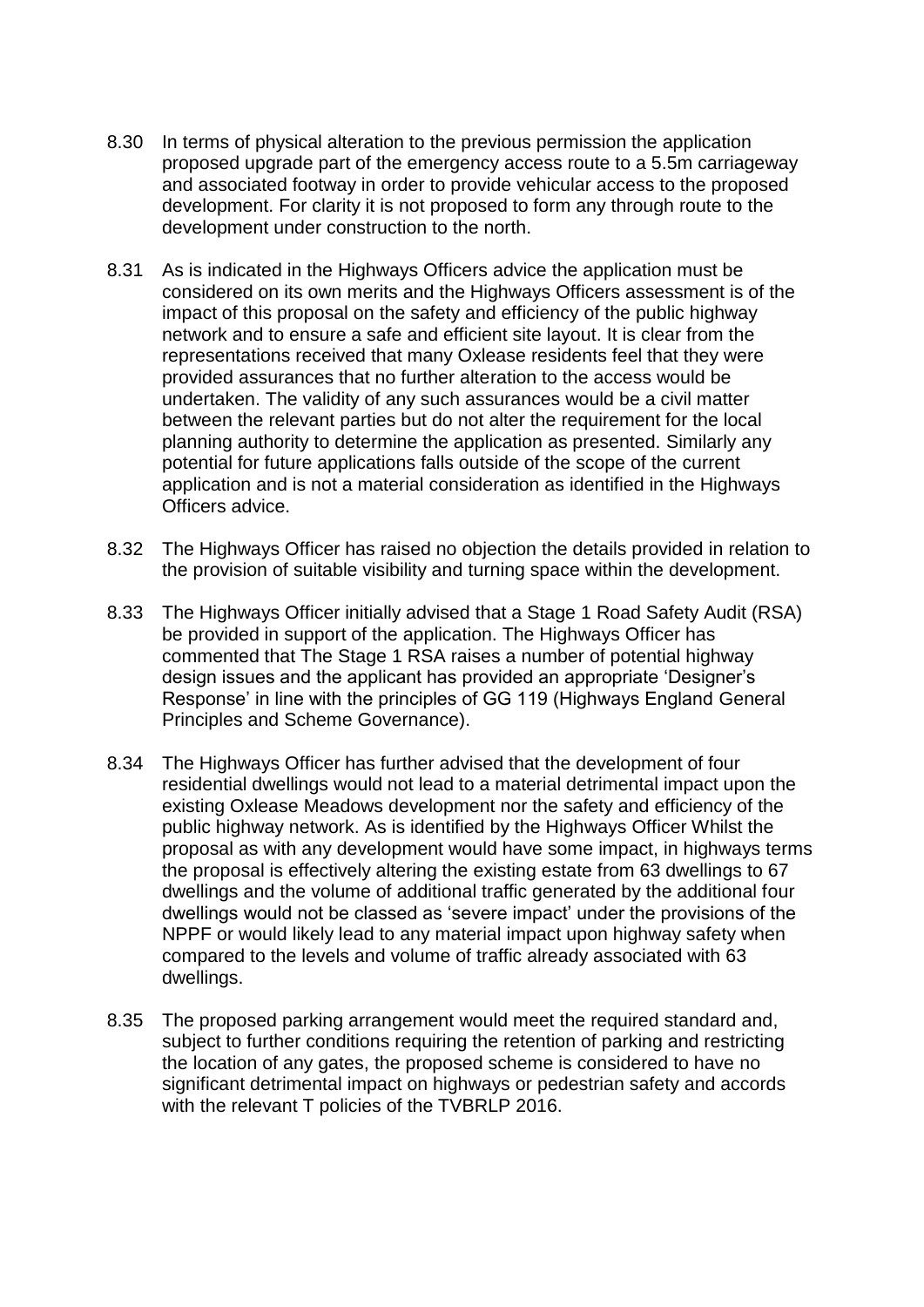# 8.36 **Biodiversity & Protected Species**

Following initial concern raised by the Ecology Officer the application has been supported by revised and additional ecological survey work and biodiversity enhancement measures. As a result the proposals now include further mitigation outside of the application site to be secured by legal agreement.

## 8.37 River Test SSSI

The application site is situated adjacent to a tributary of the River Test Site of Special Scientific Interest (SSSI). Natural England have advised that there is potential for impacts upon the SSSI, during construction due to pollution impacts, and post construction due to surface water runoff from the site. However, given the nature and scale of this proposal, Natural England is satisfied that there is not likely to be an adverse effect on these sites as a result of the proposal being carried out in strict accordance with the details of a Construction Environmental Management Plan to be secured by condition. Natural England have therefore advised that the SSSI does not represent a constraint in determining this application.

## 8.38 New Forest SPA

The development will result in a net increase in residential dwellings within 13.6km of the New Forest SPA. This distance defines the zone identified by recent research where new residents would be considered likely to visit the New Forest. The New Forest SPA supports a range of bird species that are vulnerable to impacts arising from increases in recreational use of the Forest that result from new housing development. While clearly one new house on its own would not result in any significant effects, it has been demonstrated through research, and agreed by Natural England that any net increase (even single or small numbers of dwellings) would have a likely significant effect on the SPA when considered in combination with other plans and projects.

8.39 To address this issue, Test Valley Borough Council has adopted a strategy whereby a scale of developer contributions has been agreed that would fund the delivery of measures to address these issues. With respect to the New Forest, a new strategic area of alternative recreational open space is being delivered that would offer the same sort of recreational opportunities as those offered by the New Forest.

## 8.40 Solent and Southampton Water SPA – Solent Neutrality

There is existing evidence of high levels of nitrogen and phosphorus in the water environment across the Solent, with evidence of eutrophication at some designated sites. An Integrated Water Management Study for South Hampshire was commissioned by the Partnership for Urban South Hampshire (PUSH) Authorities to examine the delivery of development growth in relation to legislative and government policy requirements for designated sites and wider biodiversity. This work has identified that there is uncertainty regarding whether any new housing development does not contribute to net increases in nutrients entering these designated sites.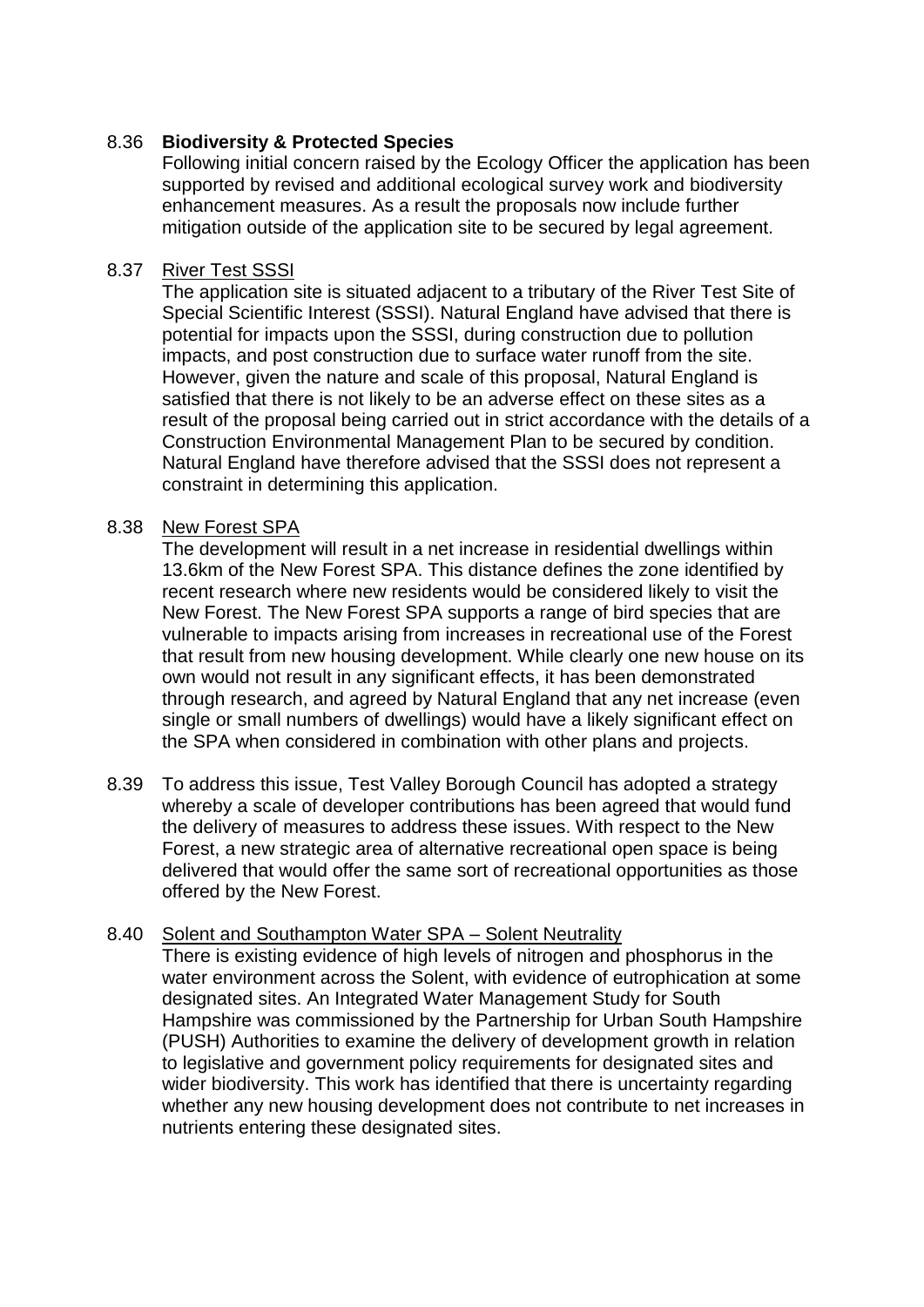- 8.41 As such, the advice from Natural England is that the applicants for development proposals resulting in a net increase in dwellings are required to submit the nitrogen budget for the development to demonstrate no likely significant effect on the European designated sites due to the increase in waste water from the new housing.
- 8.42 The applicant has submitted information that quantifies the nutrient budget for the proposal, and a proposed mitigation strategy. The proposed strategy comprises the removal of off-site land measuring 0.45ha, from agricultural production. This land is located in Fullerton. To secure the future use of the land in perpetuity the recommendation includes provision for a legal agreement to be completed preventing the use of the land for agricultural production, and for suitable management, to ensure the anticipated benefits to the Solent are realised.
- 8.43 Through securing the implementation of this off-site mitigation the applicant has the projected nutrient budget will be negative. Subject to the required legal agreement the development will therefore not result in adverse effects on the Solent designated site through water quality impacts arising from nitrate generation.

## 8.44 Protected Species

Following initial concern raised by the Ecology Officer the application has been supported by revised and additional ecological survey work and biodiversity enhancement measures. The Ecology Officer has confirmed that the Biodiversity Enhancement & Mitigation Plan have addressed the previous concerns and proposes a good number of enhancement features are included within the built area. Natural England have also confirmed that, Natural England considers that the proposed development will not have likely significant effects on the Mottisfont Bat SAC.

8.45 However further revisions in relation to Plot 4 and its set back from the existing pond were required. In addition further details associated with the extended area of ecological mitigation to the south of the site have been provided in accordance with the Ecology Officers advice. Those details are currently under consideration and the members will be updated at SAPC.

## 8.46 Great crested newts and reptile translocation

This area of suitable GCN habitat is one of the ecological corridors connecting the larger populations of GCN to the east of the site with suitable habitats and populations to the west of Cupernham Lane. It is therefore important that this ecological corridor is functionally maintained to prevent populations of GCN becoming isolated. Similar to the situation with bat habitat the additional mitigation land is proposed to offer enhanced connectivity with the translocation site which is situated between the application site and the proposed enhancement area. Again the detail of the scheme remain under discussion and members will be updated at SAPC.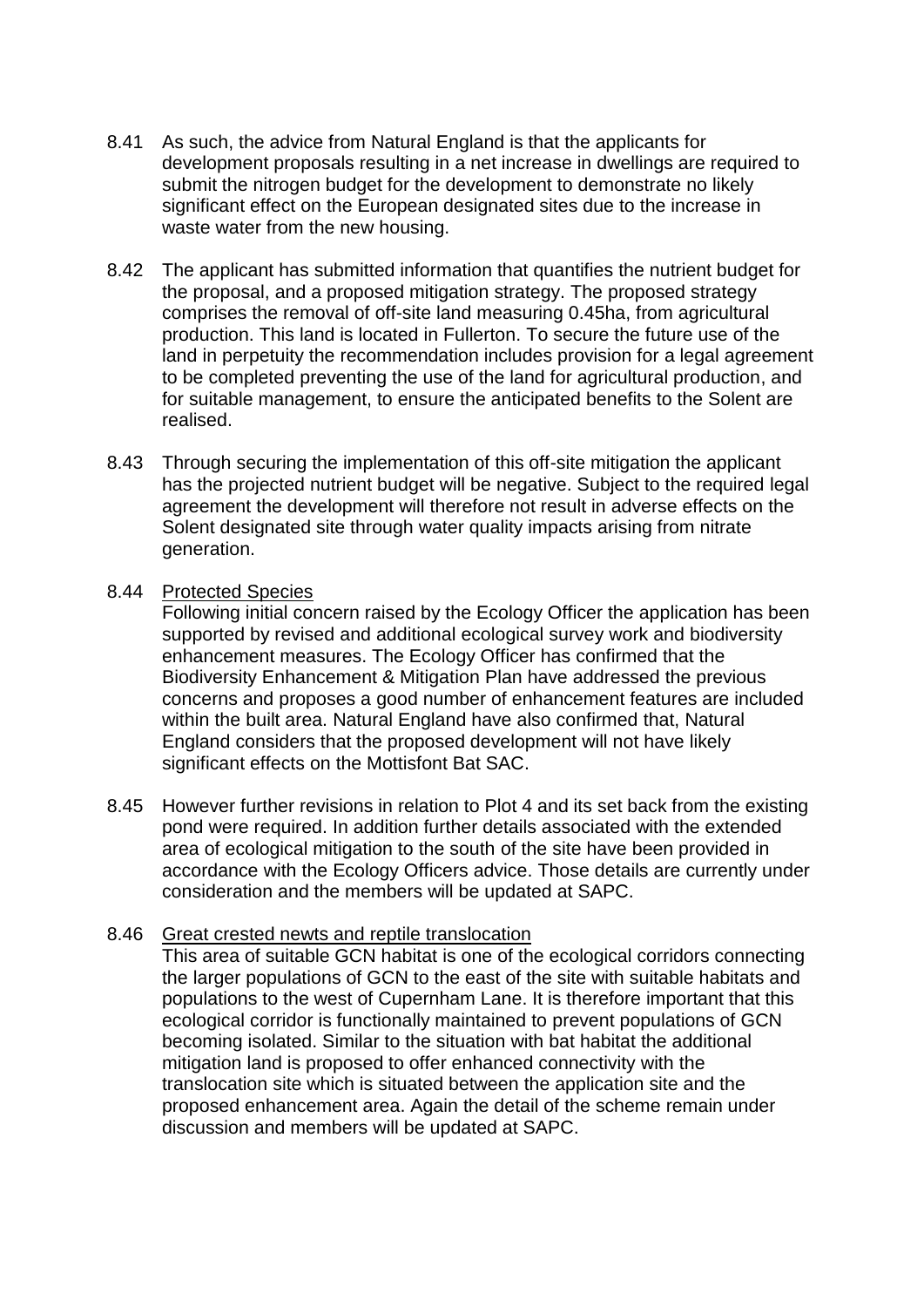## 8.47 **Water management**

The 2016 Local Plan includes a requirement in policy E7 to achieve a water consumption standard of no more than 100 litres per person today. This reflects the requirements of part G2 of the 2015 Building Regulations. In the event that planning permission was to be recommended a condition would be applied in order to address this. Subject to such a condition the proposal would comply with policy E7.

## 8.48 **Drainage and Flood Risk**

The application is supported by a Drainage Strategy and Flood Risk Statement which has been subject to revision and further details following on from initial objections raised by the LLFA and the EA. The revised information has resolved the previous concerns. The reports detail the proposed surface water drainage and conclude that, in accordance with the SuDS principles that the development would not result in additional runoff. Following review of the additional information the LLFA and EA have raised no objection subject to conditions. The EA have advocated a condition requiring finished floor levels to be set no lower than 21.15 metres above Ordnance Datum.

8.49 Those conditions require development to be constructed in accordance with the approved plans but also investigation of the receiving watercourse and long term maintenance arrangements. Subject to the required conditions the proposed development is not considered to result in adverse flood risk and complies with TVBRLP Policy E7.

#### 8.50 **Residential Amenities**

There are two elements to the consideration of amenity. Firstly is the amenity of the future residents of the development site and secondly the impact of the proposal upon the amenity of existing neighbouring properties.

#### 8.51 Impact on existing dwellings

The site is bordered to the south by the Oxlease Meadows development. To the northeast is the development at land west of Cupernham Lane. However the potential for additional overlooking and/overshadowing impact is limited by the separation distances, woodland planting and the development to the northeast being situated on higher ground. Whilst the rear facing elevations within the development to the south and the front elevations of the proposed dwellings are orientated facing each other there remains a substantial separation distance between the properties. The rear gardens of the closest relevant properties situated 26m from the southern boundary of the application site with distances 38m between the dwellings at the closest point. The two sites are further separated by the retained and enhanced tree planting on the southern edge of the site and the maintenance compound for the Fishlake Meadows Nature Reserve. These distances are well beyond what would be considered acceptable in a residential setting and has been allowed at appeal on neighbouring sites. As a result it is considered that the proposed development would not result in any significant overlooking, overshadowing or overbearing impact and complies with policy LHW4.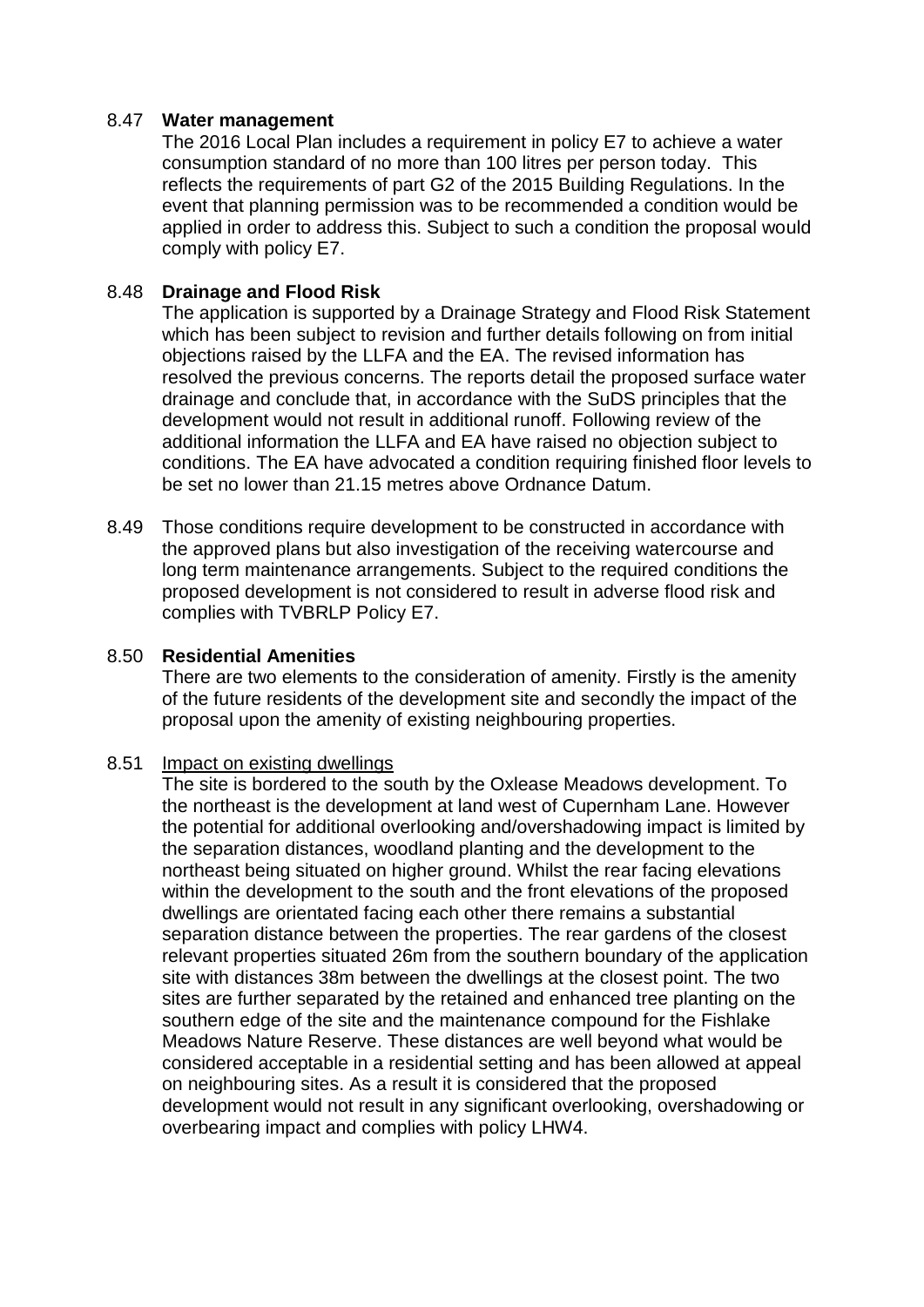## 8.52 Impact on proposed dwellings

The layout for the provision the 4 dwellings provides for adequate private amenity space, following the revised layout in relation to trees, and indicates that suitable relationships between the properties could be achieved to avoid significant impacts on amenity by virtue of overlooking, overshadowing and overbearing.

## 8.53 Impact during construction works

Representations have raised concern with regard to the impact of noise, mud and dust during construction works. Whilst some degree of disturbance is inevitable during construction work conditions can be applied to limit the hours of construction and to require an environmental management plan to limit amenity impacts. Subject to the required conditions the proposed development is considered to have no significant adverse impact on amenity and complies with TVBRLP Policies LHW4 and E8.

#### 8.54 **Archaeology**

The Archaeology Officer has identified that the location of the development site on the edge of the floodplain is an area where a higher archaeological potential exists for early prehistoric settlement, and indeed evidence of such was found during survey ahead of development to the south. However the existing development and pond on site suggest that the archaeological potential of this location has already been compromised to some extent, and combined with the relatively modest scale of development the Archaeological Officer has raised no objection. As a result the proposal are in accordance with policy E9 (b) of the TVBRLP.

## 8.55 **Social Benefits**

In terms of social benefits the proposal would provide additional housing, albeit not affordable, to meet a local need. It would be sited close to the facilities and services provided by its proximity to Romsey town. Furthermore the proposal would link to new pedestrian and cycle routes through neighbouring sites which will improve accessibility to access footpath links to the existing network encouraging non-car modes of transport.

8.56 The Council can demonstrate a five year housing land supply, a matter that was considered at the Abbotsford Inquiry. Even so the Inspector, mindful of the national imperative set out in paragraph 47 of the Framework, to boost significantly the supply of housing, attached substantial weight in favour of the appeal.

## 8.57 **Economic Benefits**

In line with residential development of this scale there would be economic benefits from the proposed development through employment and additional spending power resulting from the construction phase and from future occupiers of the proposed development. The benefits here are more generic than site specific but nonetheless provide weight to the grant of planning permission.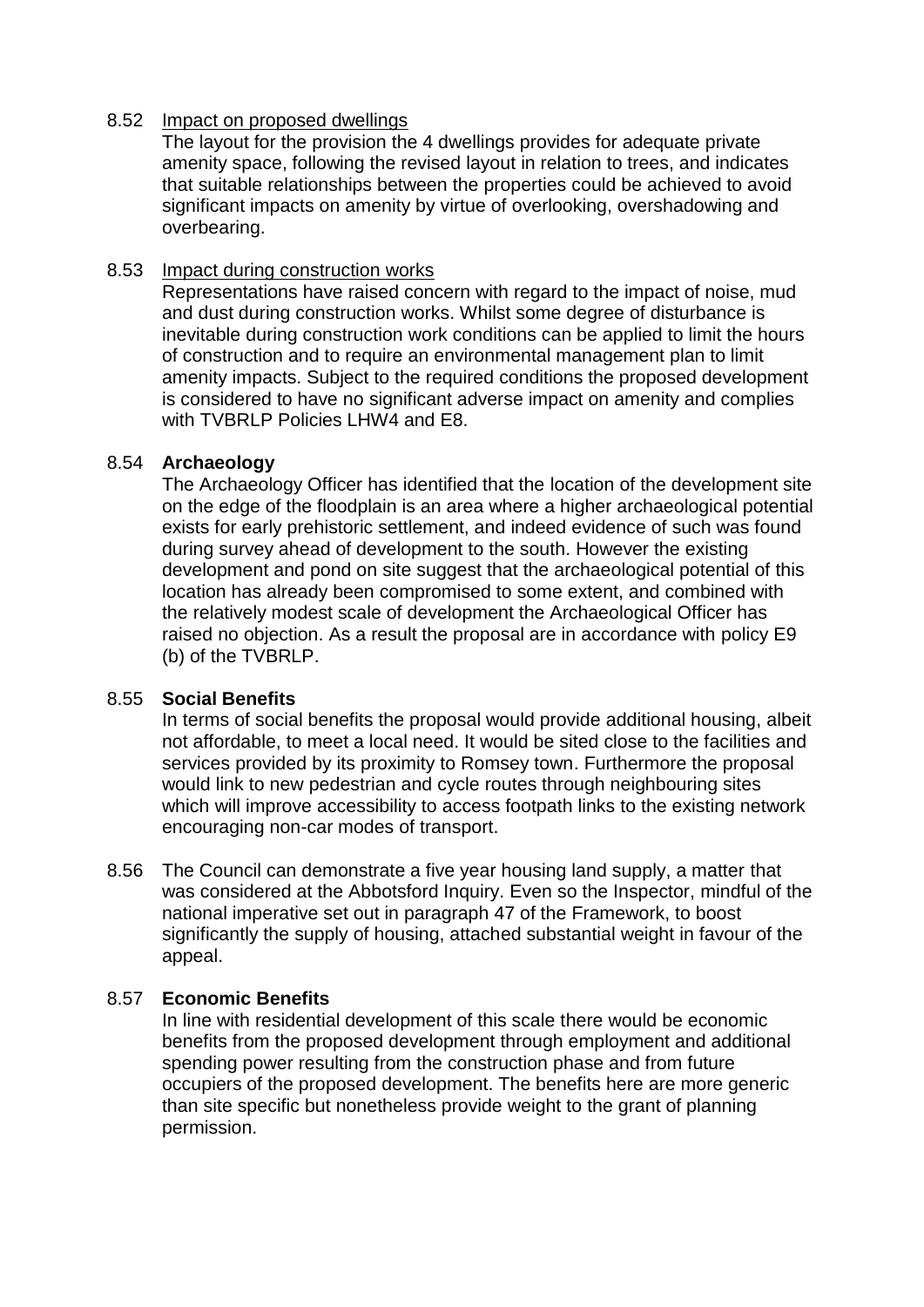# 8.58 **Planning balance**

The application site remains in the countryside area as defined by the local plan and as a result is contrary to policy COM2. However the direct comparisons with the Inspectors considerations at the Abbotsford inquiry, the planning history of the site and the neighbouring permissions are material considerations of great weight in favour of granting permission. In addition the proposed development will facilitate the delivery of Economic and social benefits.

8.59 The proposal is in conflict with the development plan. Therefore, in accordance with Section 38(6) of the Planning and Compulsory Purchase Act 2004, an assessment is required as to whether there are other material considerations that would outweigh that development plan conflict. In this case the development plan conflict is considered to be outweighed by the other material considerations, including the benefits of the appeal. As a result it is concluded that permission should be granted as a departure from local plan policy COM2.

# 9.0 **CONCLUSION**

- 9.1 The location of the site in a sustainable location and comparable to a recent permission granted at appeal which is a strong material consideration in favour of the principle of development.
- 9.2 Potential concerns with regard to the impact protected species and biodiversity have been resolved. Subject to securing the required conditions and s106 obligations the proposed development is considered acceptable.

# 10.0 **RECOMMENDATION**

- 10.1 **Delegate to Head of Planning & Building for completion of satisfactory consultation with Natural England and s106 legal agreement to secure;**
	- **Removal of nitrate mitigation land from agricultural production**
	- **Future management of the nitrate mitigation land, and**
	- **New Forest SPA contribution.**
	- **Future management of on-site landscaped and biodiversity enhancement areas outside of residential garden areas for a minimum period of 10 years.**
	- **Provision of off-site Ecological Compensation and Enhancement Strategy land and detailed future management plan for a minimum period of 10 years.**

**Then PERMISSION subject to:** 

- **1. The development hereby permitted shall be begun within three years from the date of this permission. Reason: To comply with the provision of Section 91 of the Town and Country Planning Act 1990 as amended by Section 51 of the Planning and Compulsory Purchase Act 2004.**
- **2. No development shall take place above DPC level of the development hereby permitted until samples and details of the materials to be used in the construction of all external surfaces hereby permitted have been submitted to and approved in writing by the Local Planning Authority. Development shall be carried out in accordance with the approved details.**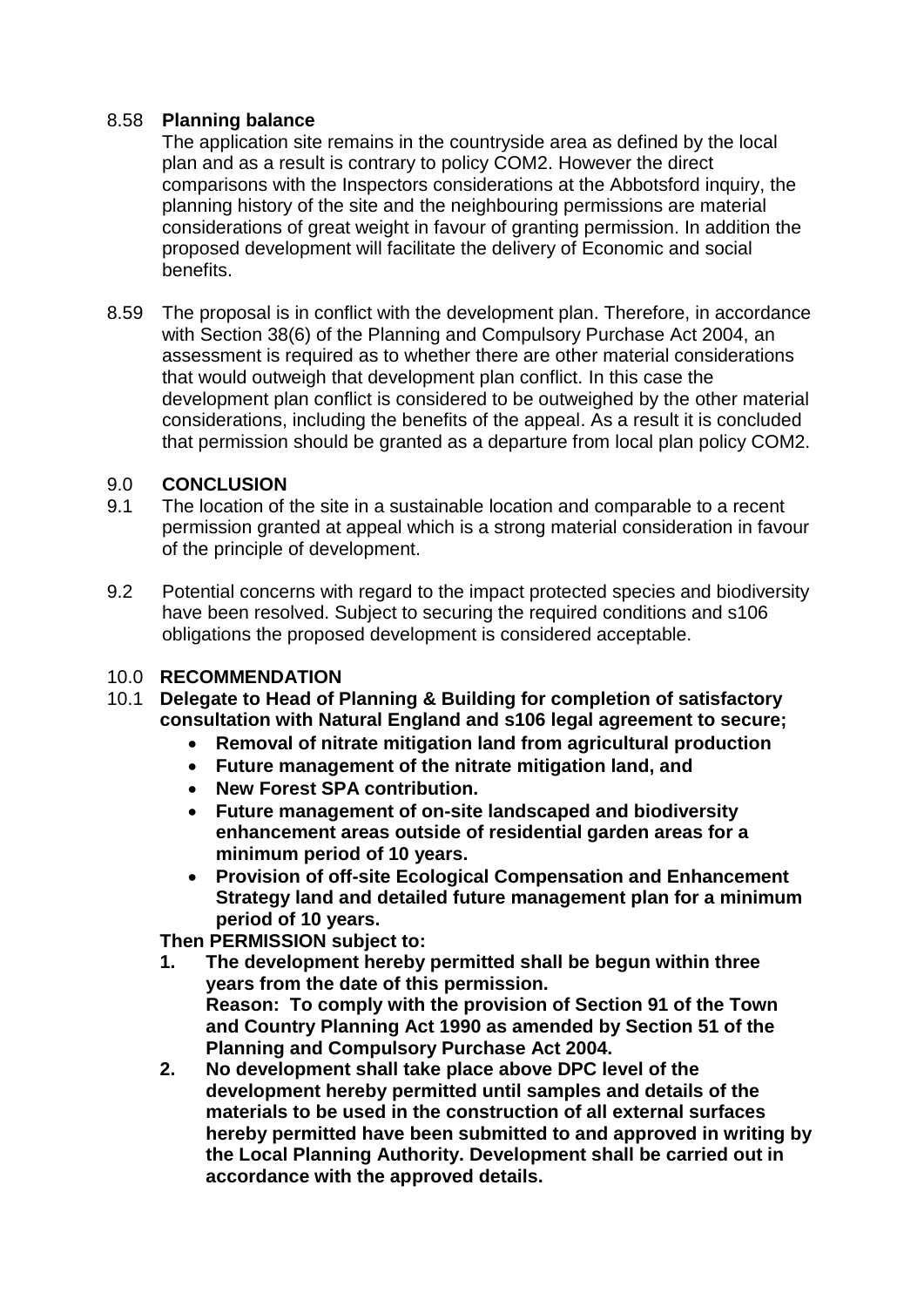**Reason: To ensure the development has a satisfactory external appearance in the interest of visual amenities in accordance with Test Valley Borough Revised Local Plan (2016) Policy E1.**

**3. Before the development hereby permitted is commenced details, including plans and cross sections, shall be submitted to and approved by the Local Planning Authority of the existing and proposed ground levels of the development and the boundaries of the site and the height of the ground floor slab and damp proof course in relation thereto. Development shall be undertaken in accordance with the approved details. Reason: To ensure satisfactory relationship between the new development and the adjacent buildings, amenity areas and trees in** 

**accordance with Test Valley Borough Revised Local Plan (2016) Policy E1. 4. The development hereby approved shall be undertaken in full** 

**accordance with the provisions set out within the Barrell Treecare Arboricultural Impact Appraisal and Method Statement reference 18315-AA3-DC dated 10 August 2020 and the associated tree protection plan BT3.**

**Before the commencement of development of the site, details of new specimen trees (with a plan showing the locations), details of species and size shall be submitted to and agreed by the Local Planning Authority. The new trees shall be planted in the approved positions before the first occupation of the approved dwelling. These must be planted in accordance with the recommendations in BS 8545 (2014) Trees: from nursery to independence in the landscape -Recommendations. If any of proposed trees die following planting, they shall be replaced with similar trees in similar positions within six months of the death of each specimen. Reason: To ensure the continuation of canopy cover and enhancement of the development by the retention of existing trees and natural features during the construction phase in accordance with Test Valley Borough Revised Local Plan policy E2**

**5. Tree protective measures installed (in accordance with the tree protection condition) shall be maintained and retained for the full duration of works or until such time as agreed in writing with the Local Planning Authority. No activities, nor material storage, nor placement of site huts or other equipment what-so-ever shall take place within the barrier.**

**Reason: To ensure the avoidance of damage to existing trees and natural features during the construction phase in accordance with Test Valley Borough Revised Local Plan policy E2.**

**6. All service routes, drain runs, soakaways or excavations in connection with the development hereby permitted shall remain wholly outside the tree protective barrier. Reason: To ensure the avoidance of damage to existing trees and natural features during the construction phase in accordance with Test Valley Borough Revised Local Plan policy E2.**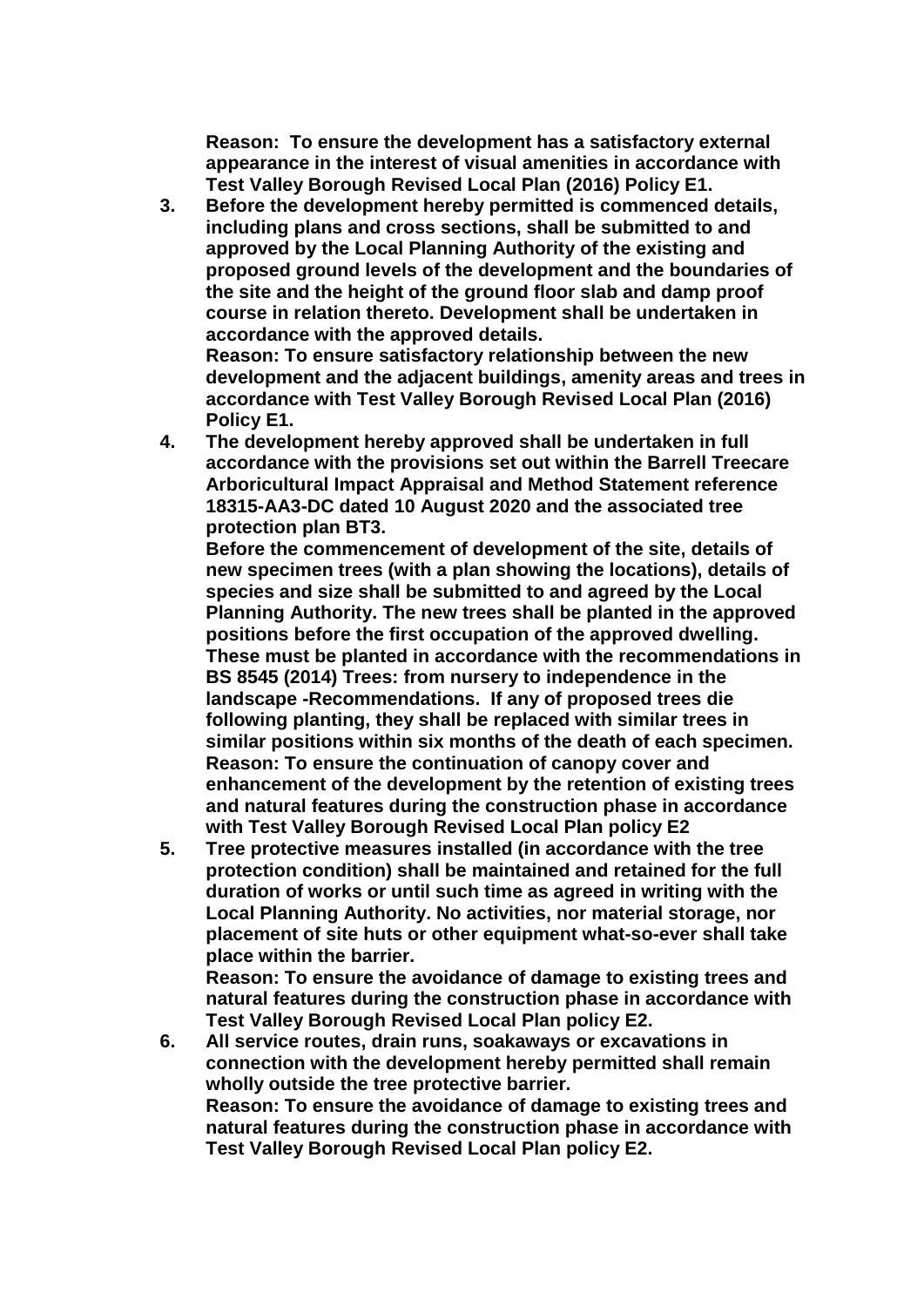**7. No development shall take place above DPC level of the development hereby permitted until full details of hard and soft landscape works have been submitted and approved. Details shall include-where appropriate: proposed finished levels or contours; means of enclosure; car parking layouts; other vehicle and pedestrian access and circulation areas; hard surfacing materials; minor artefacts and structures (e.g. furniture, play equipment, refuse or other storage units, signs, lighting, etc.); proposed and existing functional services above and below ground (e.g. drainage, power, communications cables, pipelines etc. indicating lines, manholes, supports.); retained historic landscape features and proposals for restoration, where relevant.**

**Soft landscape works shall include: planting plans; written specifications (including cultivation and other operations associated with plant and grass establishment); schedules of plants, noting species, plant sizes and proposed numbers/densities. The landscape works shall be carried out in accordance with the implementation programme and in accordance with the management plan.**

**Reason: To improve the appearance of the site and enhance the character of the development in the interest of visual amenity and contribute to the character of the local area in accordance with Test Valley Borough Revised Local Plan (2016) Policy E1 and E2.**

**8. Landscape implementation, management and maintenance for a minimum period of 5 years shall be undertaken in accordance with the specifications on the landscape plan approved under Condition 7. Any plants which die within the first 5 years shall be replaced. Implementation, management and maintenance of on-site landscaped and biodiversity enhancement areas outside of residential garden areas shall be undertaken for a for a minimum period of 10 years in accordance with details secured in the associated s106 legal agreement.** 

**Reason: To ensure the provision of amenity afforded by proper maintenance of existing and new landscape features as an improvement of the appearance of the site and to enhance the character of the development in the interest of visual amenity and contribute to the character of the local area in accordance with Test Valley Borough Revised Local Plan (2016) Policy E1 and E2.**

- **9. The development shall not be occupied until space has been laid out and provided for the parking and manoeuvring of vehicles to enable them to enter and leave the site in a forward gear in accordance with the approved plan and this space shall thereafter be reserved for such purposes at all times. Reason: In the interests of highway safety in accordance with Test Valley Borough Revised Local Plan (2016) Policy T1.**
- **10. Any gates shall be set back at least 4.5 metres from the edge of the carriageway of the adjoining highway. Reason: In the interest of highway safety in accordance with Test Valley Borough Revised Local Plan (2016) Policy T1.**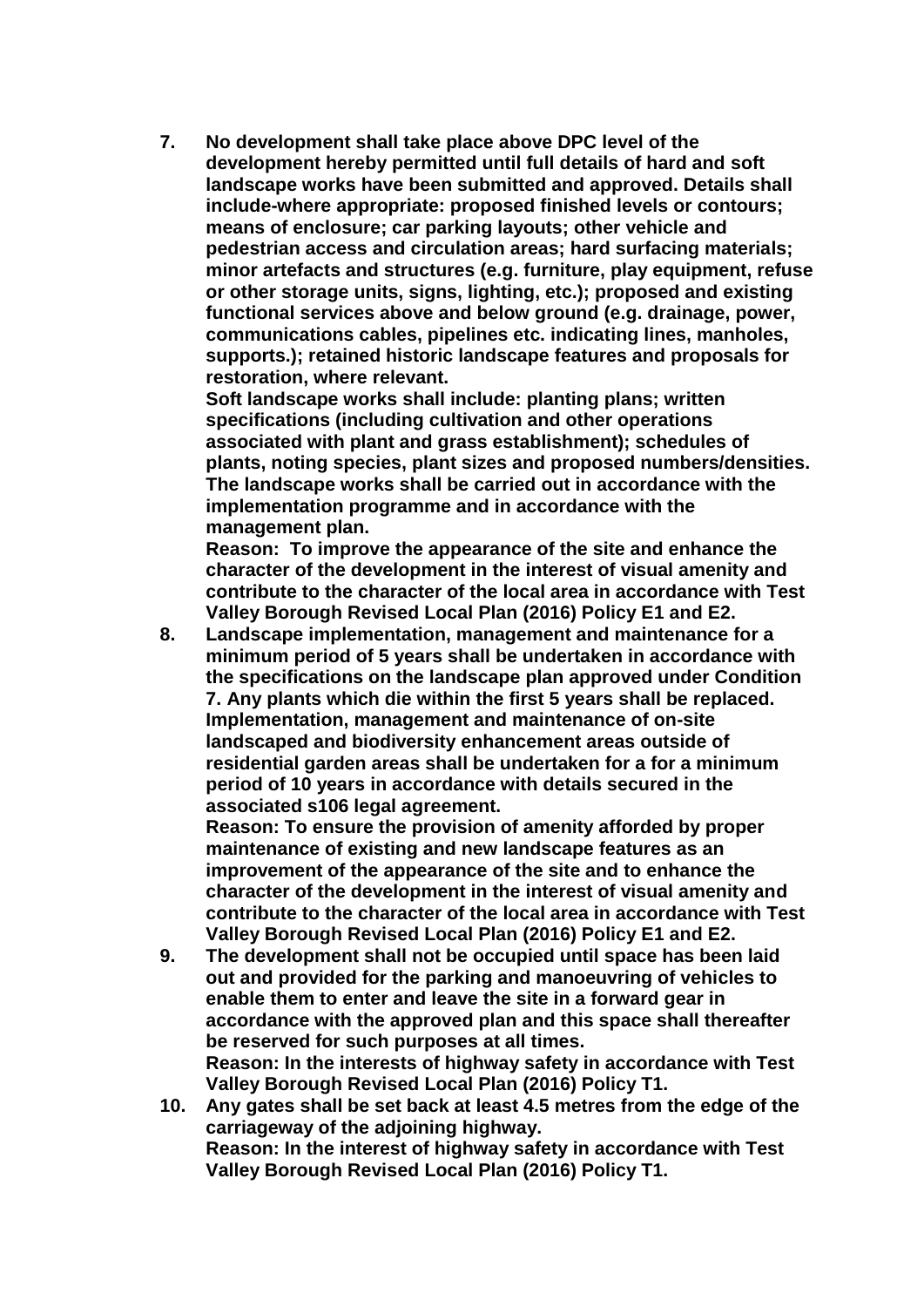- **11. Prior to the commencement of development full details of the layout for the parking and manoeuvring onsite of contractor's and delivery vehicles during the construction period shall be submitted to and approved in writing by the Local Planning Authority. The approved statement shall include scaled drawings illustrating the provision for –**
	- **1) The parking of site operatives and visitors' vehicles.**
	- **2) Loading and unloading of plant and materials.**
	- **3) Management of construction traffic and access routes.**
	- **4) Storage of plant and materials used in constructing the development.**
	- **5) Vehicle tracking associated with vehicles utilised during construction.**

**The approved scheme shall be implemented prior to the commencement of development and retained for the duration of the construction period.** 

**Reason: In the interest of highway safety in accordance with Test Valley Borough Local Plan 2016 policy T1.**

**12. There shall be no construction or demolition works, no machinery shall be operated, no processes carried out and no deliveries received or dispatched outside the following times: 07:30 to 18:00 hours Monday to Friday and 08:00 to 13:00 hours on Saturday. In addition, no such activities shall take place on Sundays, Bank or Public holidays.**

**Reason: In the interests of the amenities of neighbouring properties in accordance with Test Valley Borough Local Plan policies E8 and LWH4.**

- **13. The development hereby approved shall be designed and built to meet Regulation 36 2 (b) requirement of 110 litres/person/day water efficiency set out in part G2 of Building Regulations 2015. Reason: In the interests of improving water usage efficiency in accordance with policy E7 of the Test Valley Borough Revised Local Plan 2016.**
- **14. The drainage system shall be constructed in accordance with the Detailed Surface Water Drainage Arrangement ref: 08-144/355. Surface water discharge to the existing pond shall be limited to 5.0 l/s. Any changes to the approved documentation must be submitted to and approved in writing by Local Planning Authority and Lead Local Flood Authority. Any revised details submitted for approval must include a technical summary highlighting any changes, updated detailed drainage drawings and detailed drainage calculations.**

**Details for the long-term maintenance arrangements for the surface water drainage system shall be submitted to and approved in writing by the Local Planning Authority prior to the first occupation of any of the dwellings. The submitted details shall include;**

- **a. Maintenance schedules for each drainage feature type and ownership.**
- **b. Details of protection measures.**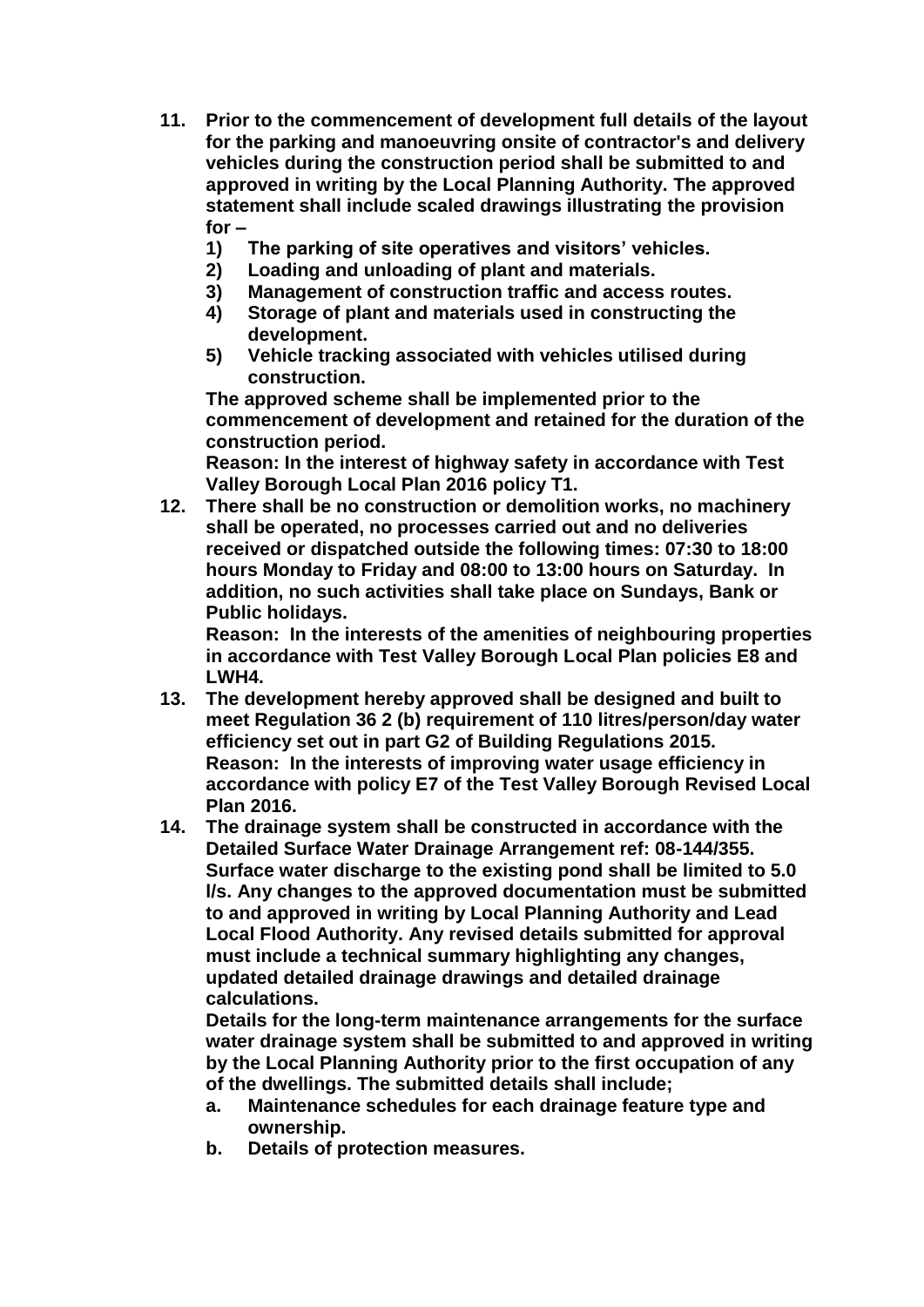**Maintenance and protection measures shall be carried out in accordance with the approved details.** 

**Reason: To ensure a satisfactory form of development and in the interest of local amenities in accordance with Test Valley Borough Revised Local Plan 2016 policy E7.**

**15. Prior to the first occupation of development the condition of the existing pond, which will take surface water from the development site, shall be investigated and a report on its condition, capacity and any required remedial works be submitted to and approved in writing by the Local Planning Authority. If necessary, improvement to its condition as reparation, remediation, restitution and replacement shall be undertaken in accordance with the approved details and evidence of the works submitted and approved in writing by Local Planning Authority.**

**Reason: To ensure a satisfactory form of development and in the interest of local amenities in accordance with Test Valley Borough Revised Local Plan 2016 policy E7.**

**16. Development shall proceed in accordance with the ecological mitigation, compensation and enhancement measures detailed within the Updated Ecological Assessment (ecosupport, 23rd October 2020) unless otherwise agreed in writing by the Local Planning Authority. Ecological mitigation, compensation and enhancement features shall be created/installed as per ecologists instructions and retained in perpetuity in a condition suited for their intended purpose.**

**Reason: To protect biodiversity in accordance with the Conservation Regulations 2017, Wildlife & Countryside Act 1981, the NERC Act (2006), NPPF and with Policy E5 of the Test Valley Borough Council Adopted Local Plan 2011-2029.**

**17. No development shall take place unless or until an Environmental Management Plan has been submitted to, and approved in writing by, the Local Planning Authority. The Environmental Management Plan shall cover the control of noise, dust and spoil during the demolition, site preparation and construction phases of development. The Environmental Management Plan shall include the provision of wheel washing, and any other suitable facility, to avoid the deposit of spoil onto the highway network. Work shall be undertaken in accordance with the approved Environmental Management Plan.** 

**Reason: In the interests of the amenities of neighbouring properties in accordance with Test Valley Borough Local Plan policies E8 and LWH4.** 

**18. The development shall be carried out in accordance with the submitted flood risk assessment (ref Aqua Callidus Consulting/20035/09th November 2020) and the following mitigation measures it details: Finished floor levels shall be set no lower than 21.15 metres above Ordnance Datum (AOD), as stated in section 13.4 (page 8).**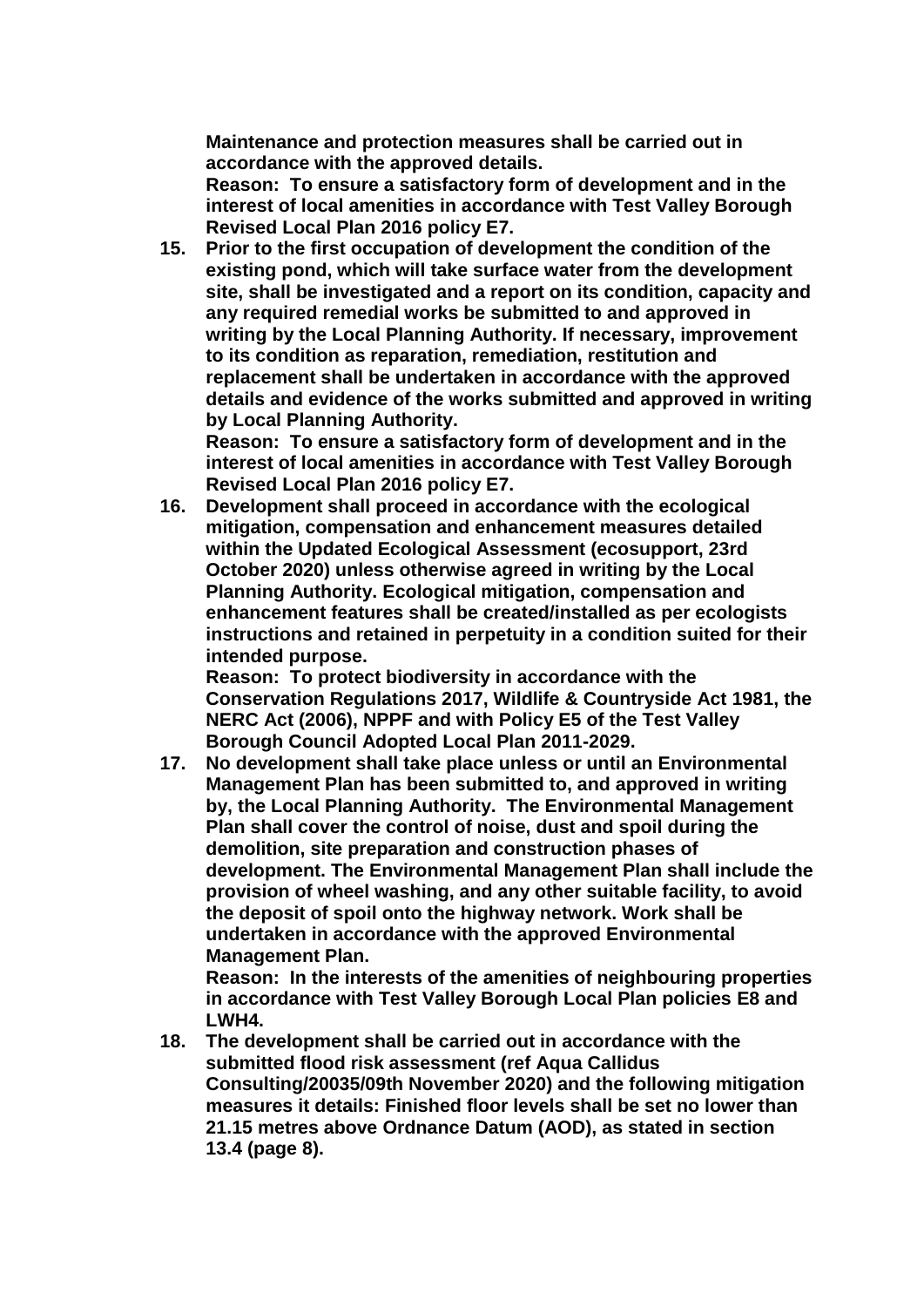**Reason: To reduce the risk of flooding to the proposed development and future occupants in accordance with Test Valley Borough Revised Local Plan 2016 policy E7.** 

**19. The development hereby permitted shall not be carried out except in complete accordance with the details shown on the submitted plans, numbers:**

**D102 I D103 M D112 M D-115J D-145 C D-211 E D-240 E D-245 E D-250H D-303 C D-310 E D-315 E D-320 E D-325H D-502 F D-504 C 08-144/355 08-144/354 08-144**

**Reason: For the avoidance of doubt and in the interests of proper planning.**

**20. No development shall take place unless or until a Construction Method Statement has been submitted to, and approved in writing by, the Local Planning Authority. The construction method statement include full details of the means by which the works will avoid impacts upon the SSSI, and should be consistent with Environment Agency pollution prevention guidelines. All contractors working on site shall be made aware of the designation afforded the SSSI and be provided with a map that clearly shows the defined boundaries in relation to the development site. No equipment, materials or machinery shall be stored within 5m of the water's edge (including any drain or waterbody connected with the canal). No heavy machinery shall be operated within 5m of the water's edge.**

**Reason: To protect biodiversity in accordance with the Conservation Regulations 2017, Wildlife & Countryside Act 1981, the NERC Act (2006), NPPF and with Policy E5 of the Test Valley Borough Council Adopted Local Plan 2011-2029.**

**21. Prior to the first occupation of the dwellings hereby permitted details of the restrictions to limit the use of the access from Cupernham Lane to emergency access only shall be submitted to and approved in writing by the local planning authority. Emergency access restrictions shall be installed in accordance with the approved details and retained in perpetuity.**